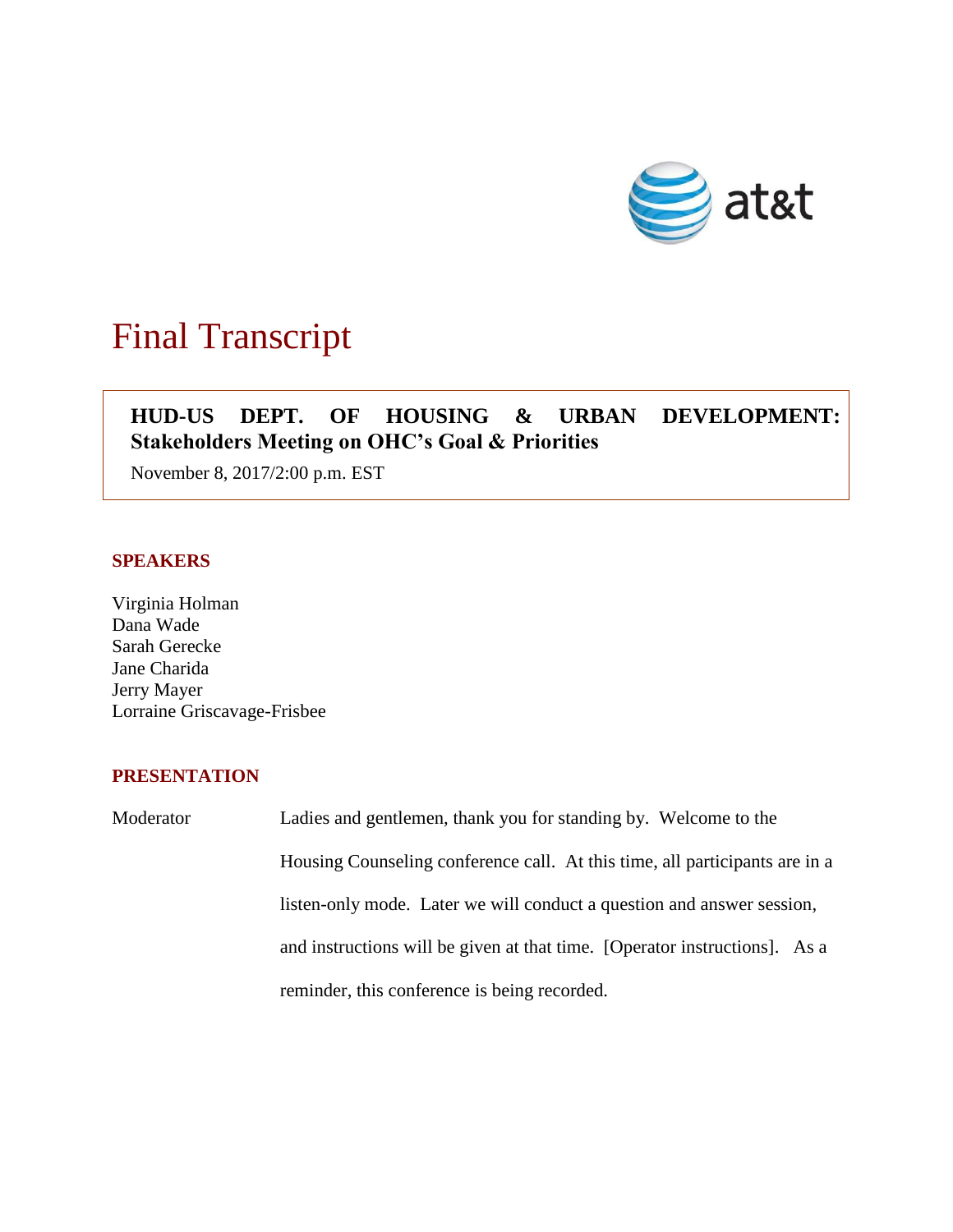I would now like to turn the conference over to your host, Virginia Holman. Please go ahead.

Virginia Thank you very much. Welcome to today's update from the Office of Housing Counseling. We're very glad that you could join us for this very important call.

> Before our speakers get started, I would like to go over some logistics with you. As the operator said, the audio is being recorded. We will be providing a playback number along with a PowerPoint and a transcript of today's session, and it's going to be available at HUD Exchange in the Archive section. I'll send out a LISTSERV that's going to let you know when it's been posted.

> Also, as the operator said, all your lines are muted during the presentation. I did send out a handout earlier. It is also available in the handout section on the panel on the right-hand side of your screen, if you want to download it there.

We have other ways for you to ask questions. We will be opening the lines at the end for live questions, but we also will take your questions in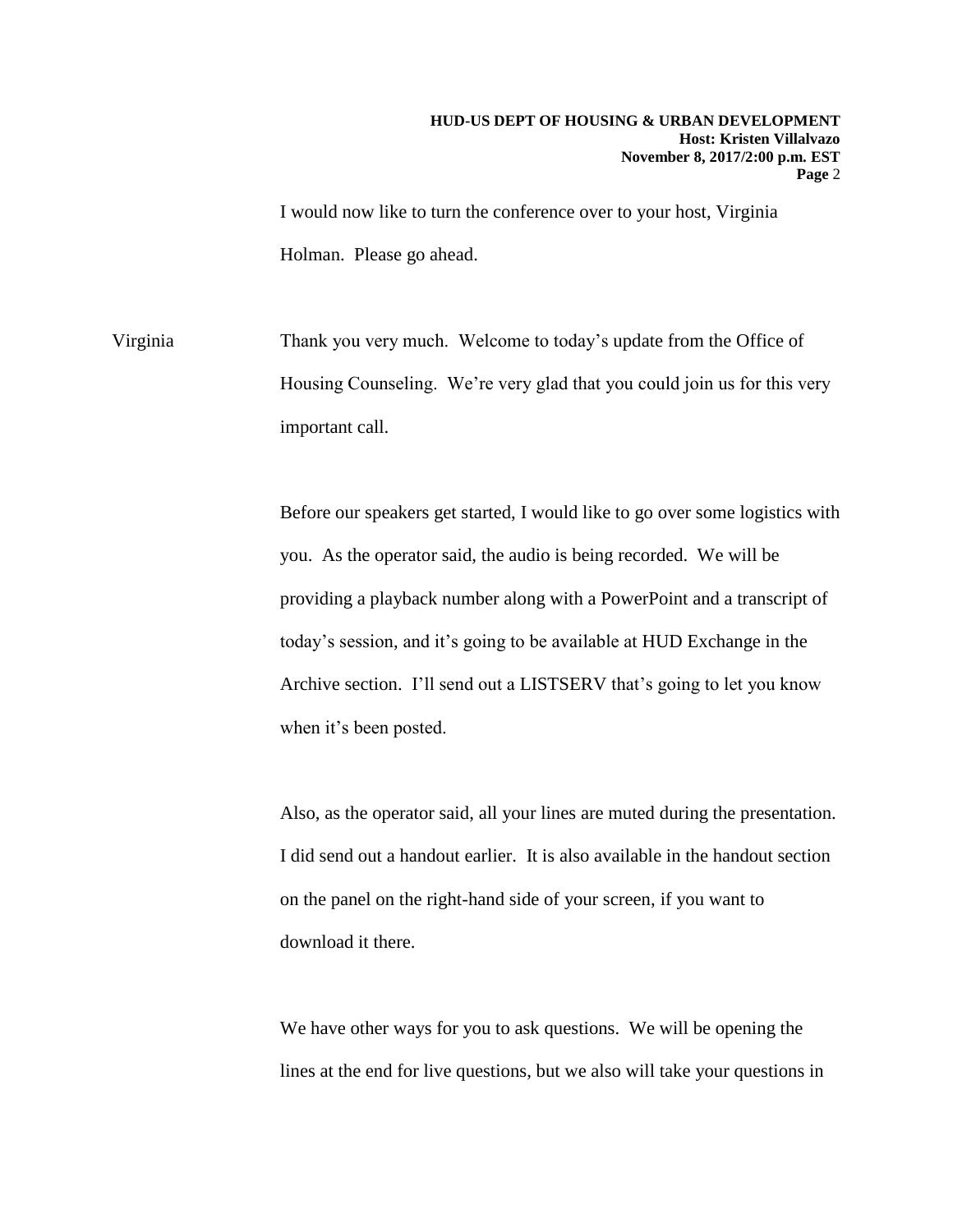the question box in the panel on your right-hand side of your screen. Just write your question there, and we have people monitoring them. If we don't get to your questions today, we will have a record of them and we'll get back to you with the answers.

You can, after the Webinar is over and you think of a question tomorrow, next week, something like that, send your question to housing.counseling@hud.gov. Put the webinar topic in the subject line so we get it to the right person.

Today we have two speakers, Dana Wade, the General Deputy Assistant Secretary for Housing; and Sarah Gerecke, the Deputy Assistant Secretary for the Office of Housing Counseling.

At this point, I'd like to turn the call over to Dana Wade.

Dana Hello, everyone. Thank you so much for joining us today. I just wanted to say we really appreciate everything that you do and all of your hard work and really value the partnership you have with us and everything you do to help homebuyers and those who are looking to purchase a home. So thank you for that. It's a really, really important thing. Right now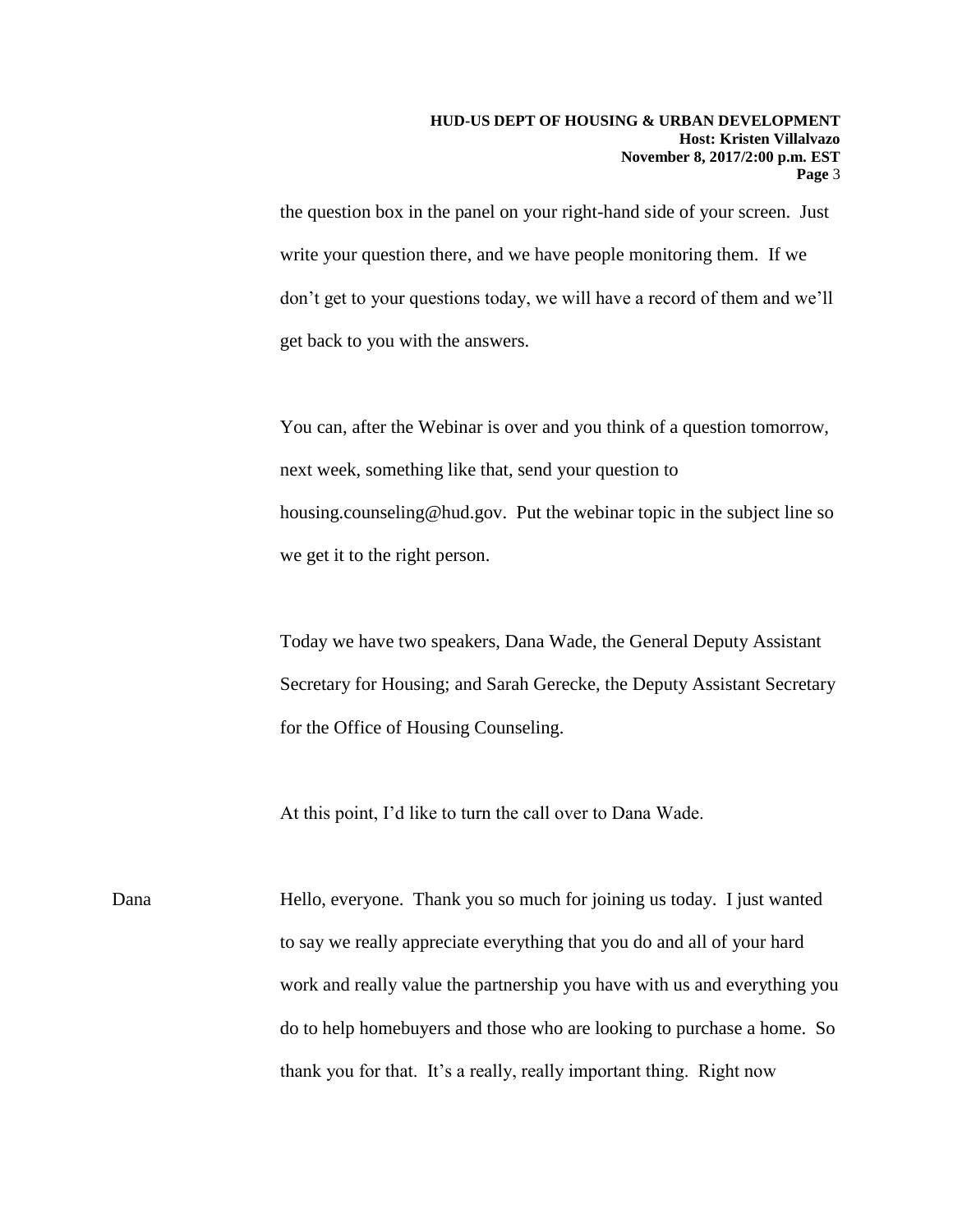especially, we face a lot of challenges, and there is a huge need for what you do out there pertaining to first-time home ownership, which is a huge priority for this administration.

The HECM, or the reverse mortgage program, I know counseling is mandatory for that, and you do a lot of hard work to get seniors up to speed so they can take advantage of that really important program.

Also, I wanted to give you an extra special thanks to those of you who have gone above and beyond to respond to the natural disasters that we have had over the past couple months. The three hurricanes, Harvey, Irma, and Maria, as well as the California wildfires, you've done a lot to get out the message of all of the tools that not only HUD is providing but the tools that can help homeowners who are affected by these huge disasters and this difficult time. So thank you for that.

The services you provide are so important, and a lot of people take advantage of them. Just to give you a little bit of data, for the first three quarters of FY2017, HUD-approved housing counseling agencies served 880,246 households. That is a 7% increase over the same period last year, so congratulations. I think a lot of you are aware of this, but there is a lot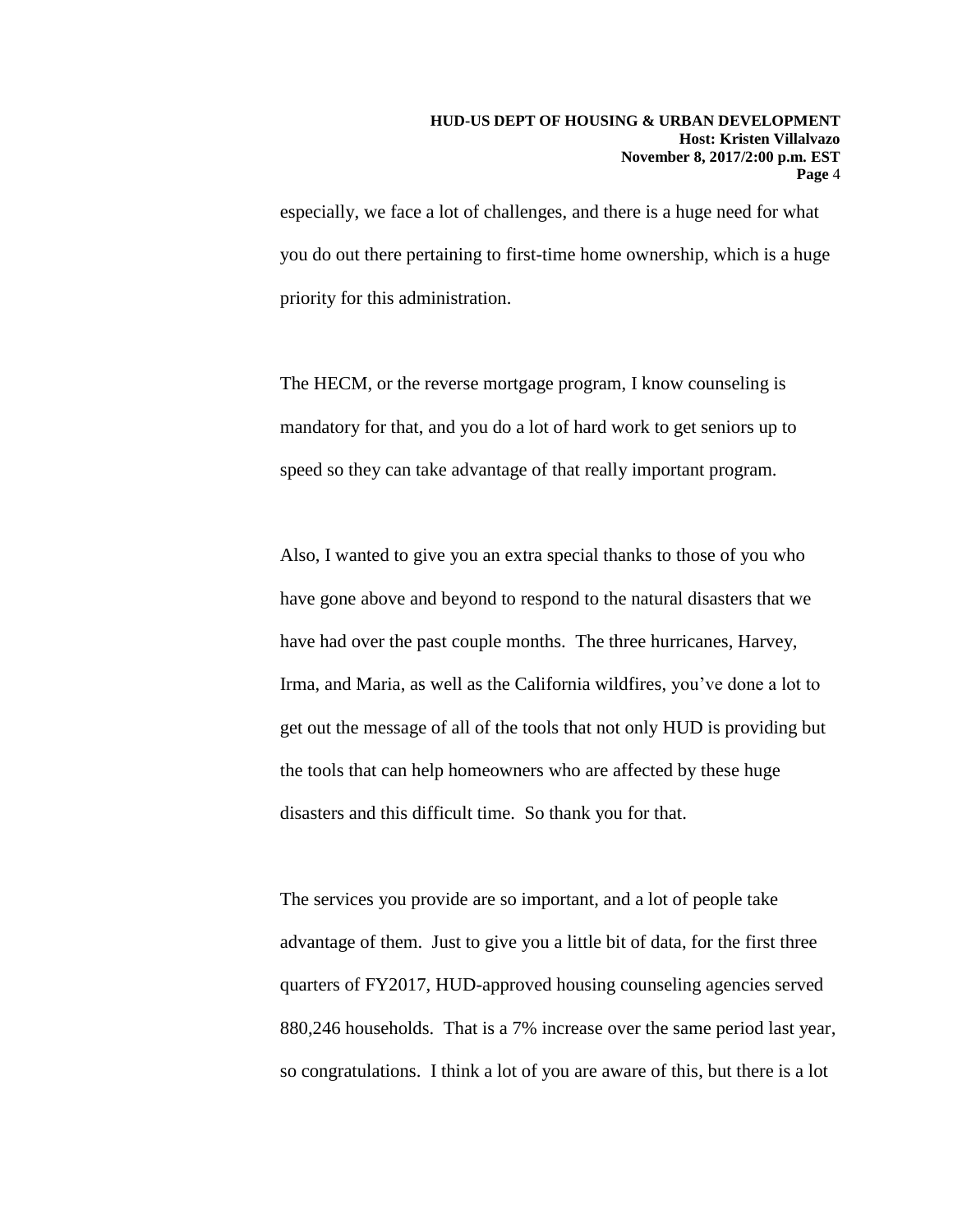of research out there that shows that families who are counseled have more savings, fewer foreclosures, fewer mortgage defaults, and use credit better than similar families who are not counseled by HUD-approved agencies.

I just want to let all of you know from the perspective of this administration and Secretary Carson, the Secretary is committed to education and to helping families achieve sustainable homeownership, and HUD's Housing Counseling Program is a huge part of that goal. One of Secretary Carson's priorities, as you've probably heard, and I think a lot of you have participated in this process, is to transform the business of HUD by streamlining or eliminating unnecessary regulations and reducing your cost of business with HUD, which I think there are a lot of things we can do moving forward. We want to achieve this without increasing risk or compromising on the quality of services.

I have asked Sarah Gerecke, who is the Deputy Assistant Secretary for the Office of Housing Counseling, and her team to share with me your ideas for ways we can reduce the administrative burden associated with the program. Again, thank you so much for your hard work.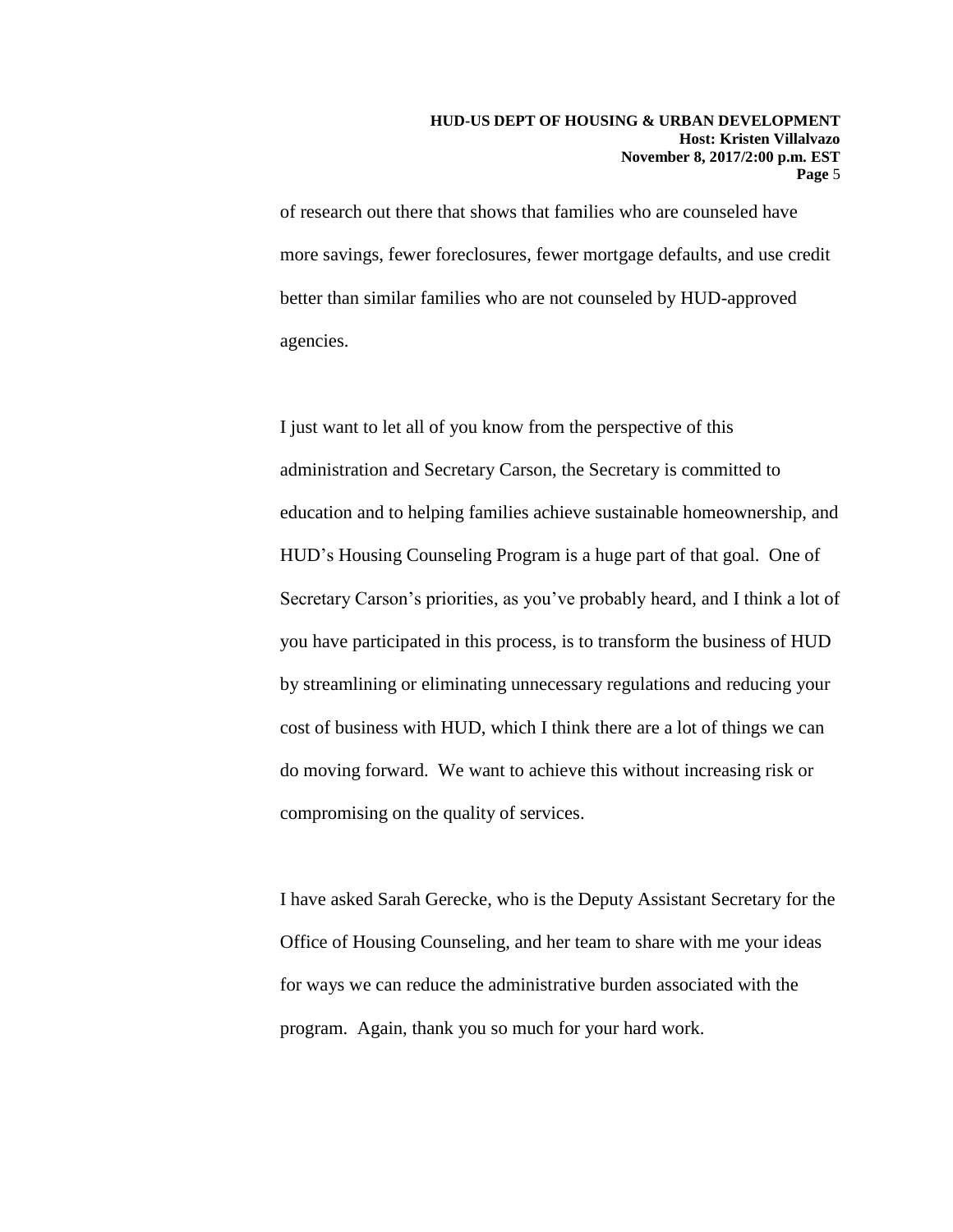Right now, I'm going to turn it over to Sarah Gerecke, and I appreciate it. Thank you.

Sarah Thanks, Dana. I really appreciate those remarks and appreciate you being here today. You've been a great supporter of HUD's Housing Counseling Program, and I personally value your insights and your commitment to make the program as effective as possible.

> I want to thank all of you for joining me today and many members of my staff. We wanted to share some of our accomplishments and challenges from the last fiscal year and how we're going to build on these for fiscal year '18.

On the board you have a long list of things we want to talk about today. They really boil down to just what we're up to. We don't want to keep it a secret from you. As a broad overview, I'd just say that our Office of Housing Counseling focus for fiscal '18 is Built to Last, Built for Change. Our partnerships with each of you and your feedback on the work we do here at HUD have really helped our office support you and your housing counselors to meet the changing needs of the people you serve so well. All of us at the Office of Housing Counseling and at HUD thank you for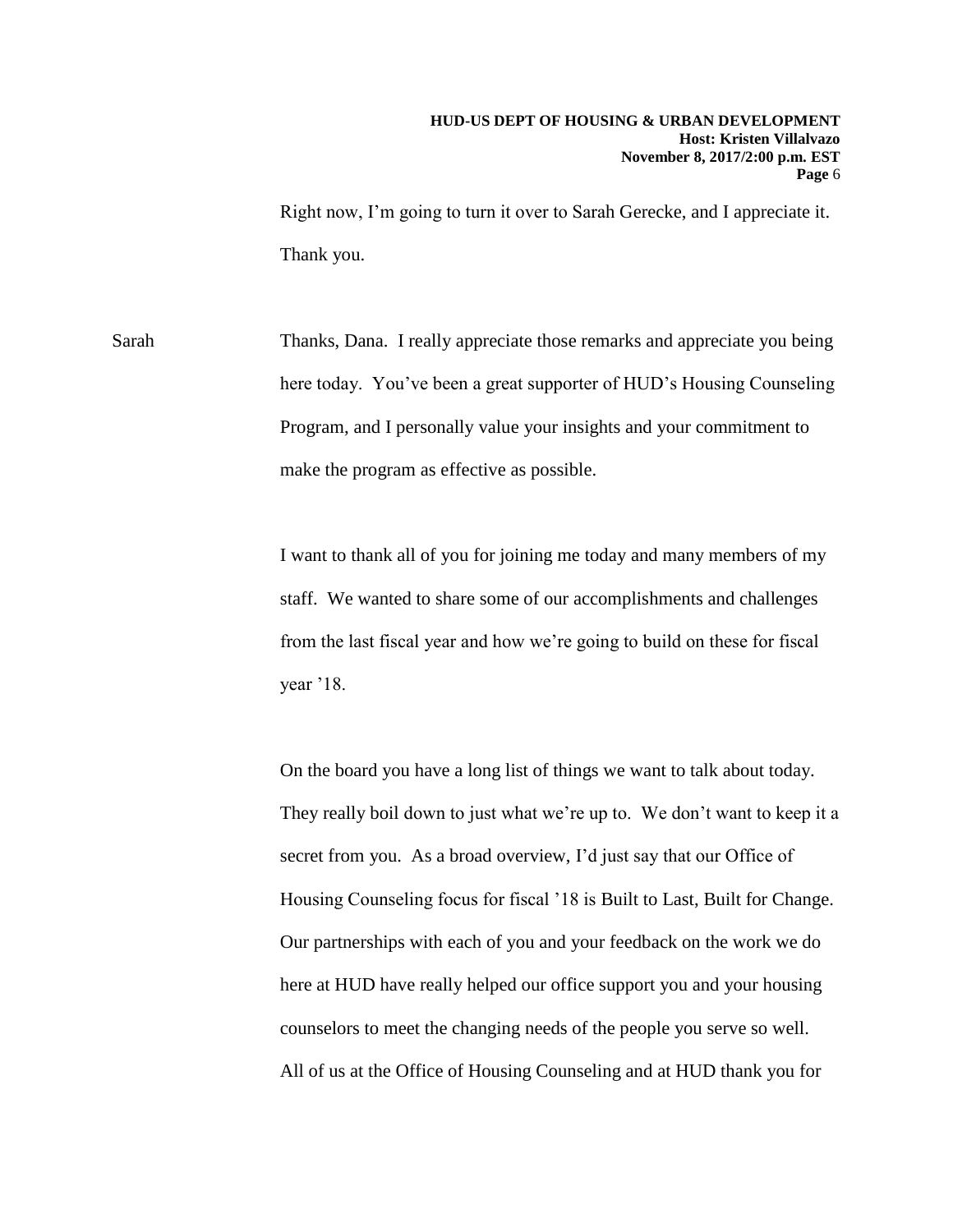your service to your communities and the support you've given to HUD's Housing Counseling Program.

Let's go ahead and dive in. The first topic on the next slide we're going to talk about is certification. As you're aware, we published the Final Rule for Certification almost a year ago and launched the Housing Counselor Examination in August of 2017. To date, we've had approximately 100 counselors take the certification examination.

Please, don't wait to get certified. There is significant advantages to agencies and to their clients to have certified counselors on staff sooner rather than later. Your clients will benefit from knowledgeable housing counselors who provide effective services because of certification. They'll help avoid fraud, because we will get the word out that clients should choose certified counselors. We expect consumers will recognize that value, and your agencies will benefit from the greater visibility that certification will bring. We certainly believe certification will be valuable, both to the housing counselors and to the agencies that employee them.

Now that we have a little bit of a track record, we want to share with you some of the lessons we've learned. First, we recommend you take free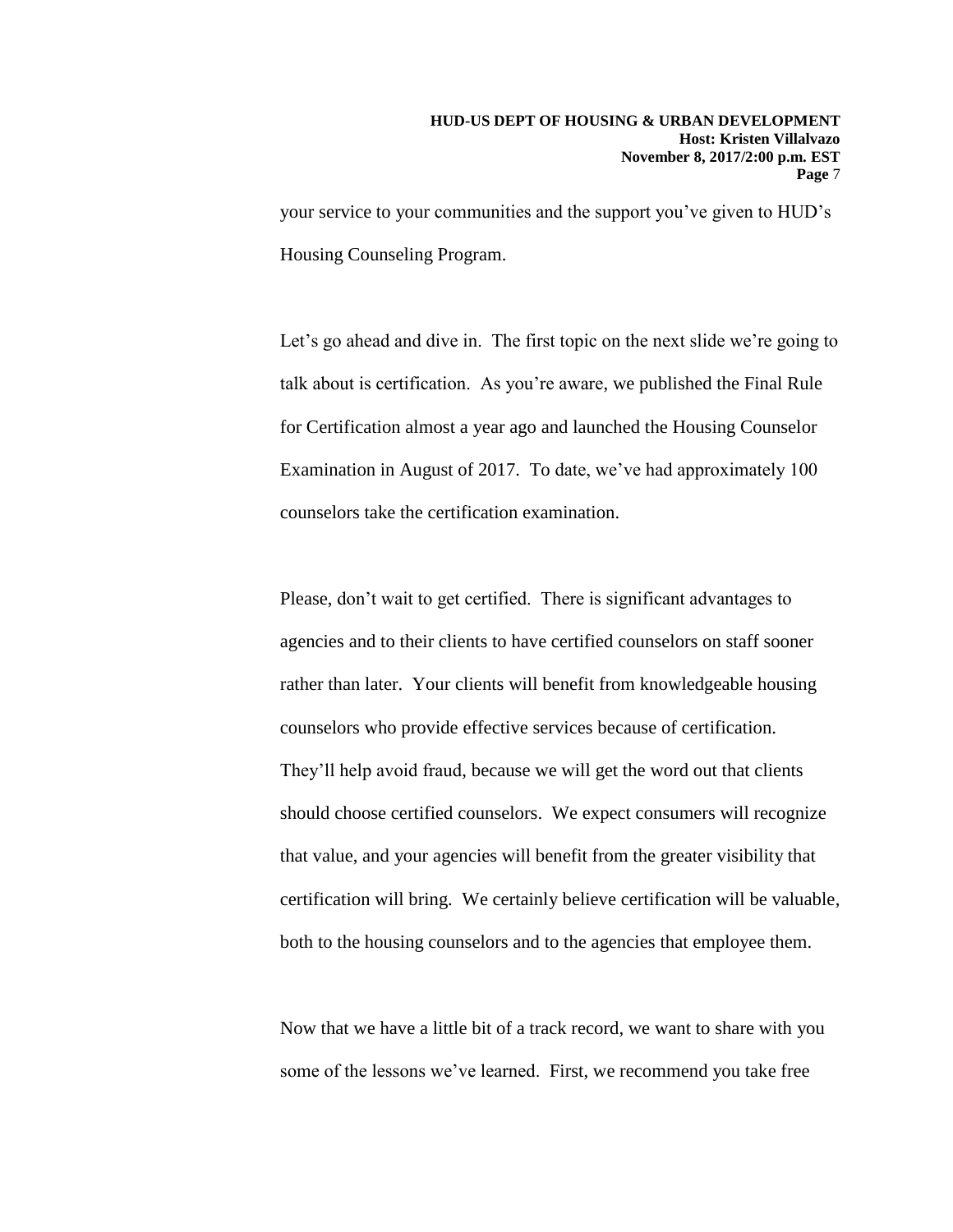online training and download the study guide at hudhousingcounselors.com, or you can participate in an examination preparation course from one of our training partners. Counselors tell us it's important to study before taking the practice exam. Review the training before you take the exam to give yourself a chance to really see how you might do on the exam itself.

I also want to remind everyone that the downloadable study guide and practice exam and even the exam itself are available in both English and Spanish. We have frequently asked questions about the exam on our webpage.

We have received feedback about practice exam results. Several of you have asked why your results don't give you a score. The reason we don't provide this is because passing the practice exam doesn't guarantee you'll pass the actual certification exam. The purpose of the practice exam is to help you understand how the examination is structured, how the questions are formatted, and help you identify topic areas that you should study more thoroughly for before taking the exam itself.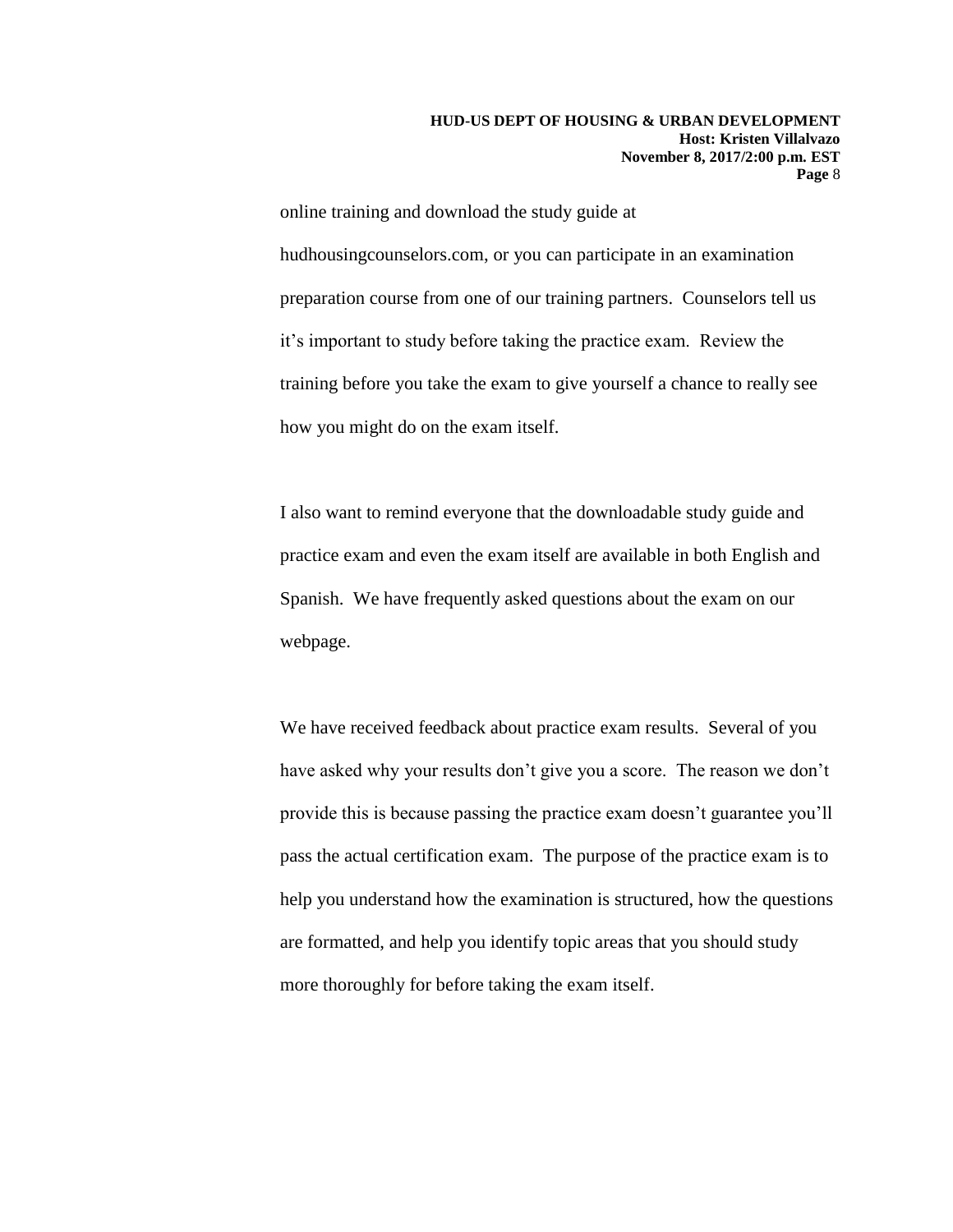Also, if you plan on taking the examination online, please test your equipment prior to scheduling the examination. Something as simple as a short camera cord can result in insufficient camera range and cause delays. Laptop cameras may not meet equipment requirements for proctoring. Our exam website at hudhousingcounselors.com addresses these questions about equipment and is part of the registration process.

You also want to keep an eye on your agency's firewall which might block access to the proctoring software. Again, you can test this before you take the examination. There are instructions for doing so at the hudhousingcounselors.com website.

The examination is available seven days a week except for a few Federal holidays and a couple of non-Federal holidays, like the day after Thanksgiving. So review your calendar for dates you know will work with your schedule and make sure the exam is available before you register to avoid any last minute cancellation fees.

By the way, speaking of fees, I want to make sure you know that the registration fee has been set at a low rate and is currently supplemented with HUD funds that will expire September 30, 2018. We don't know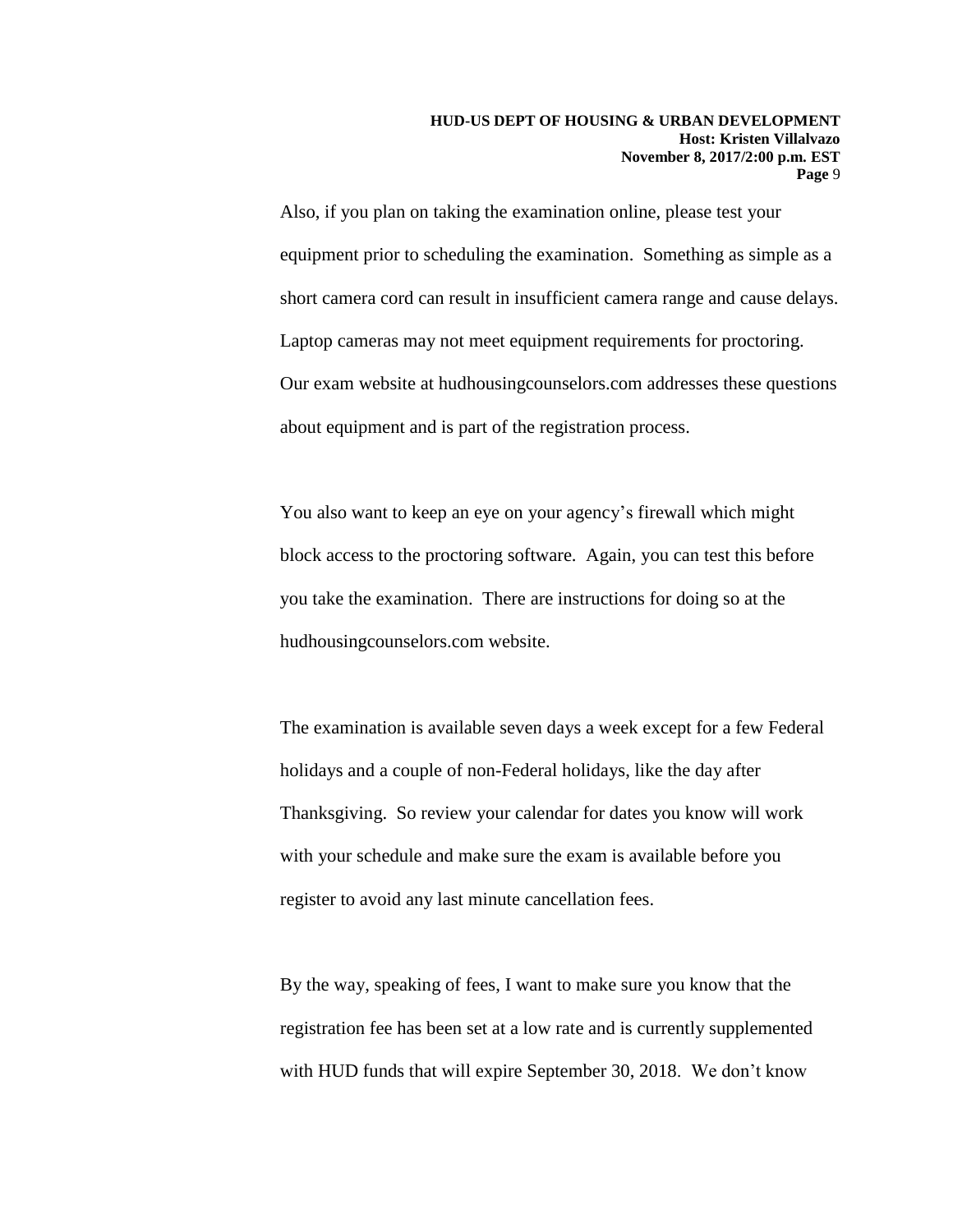what our budget will be going after that, and HUD may change the fees with a 60-day Federal Register Notice, so it's another reason to get certified sooner rather than later.

As you know, the testing requirement is one time only. There's no waiting period to reschedule if you fail the exam, and I hope you don't. You will have to pay another registration fee if you decide to retake it.

If you take the test now, you don't need to worry about learning new program information for the certification exam. The exam is always is going to be based on the most current version of the online training. HUD anticipates the next update will occur in April of 2018, so at that time, the training, the study guide, the practice exam, and the certification exam will all be updated. Our plan is providing updates to the training and examination two times a year, and you might want to keep that in mind as you schedule your own exam.

The next step I want to highlight in certification involves a different system, HUD's FHA Connection. This is another lesson learned. As you know, there are two parts to parts to certification, passing the exam is one, but then your employer has to certify that you work for a HUD-approved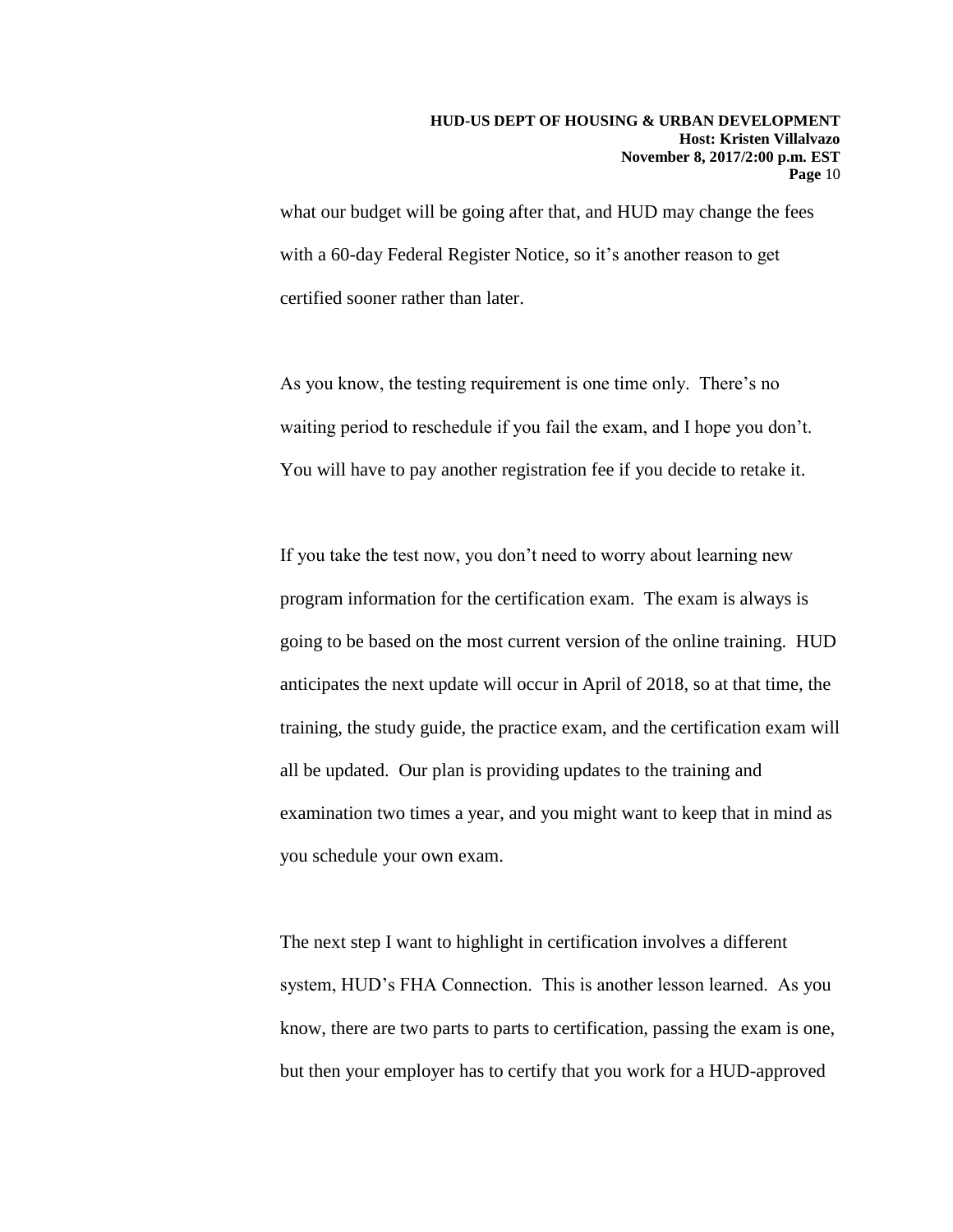agency and that process is through FHA Connection. We've seen some counselors who pass the exam but can't complete the application process, because the agency doesn't have an application coordinator or that coordinator's access has expired.

The agency needs to identify its FHA Connection application coordinators early and ensure those individuals are registered and familiar with the system so they're ready to certify the counselors before the staff go ahead and apply for certification. There's more information about how that works on our website, and we will be doing additional webinars on that process as well as archived webinars on the process of the FHA application coordinator.

After employment verification, a certified counselor will be added to HUD's database of HUD-certified counselors and can print a certificate associated with their employer. HECM roster counselors can use their FHA Connection IDs to access those certification screens. Once you're certified by HUD, you can proudly use the professional designation HUD Certified Housing Counselor. There's no expiration date to the certification as long as you continue to work at your designated agency.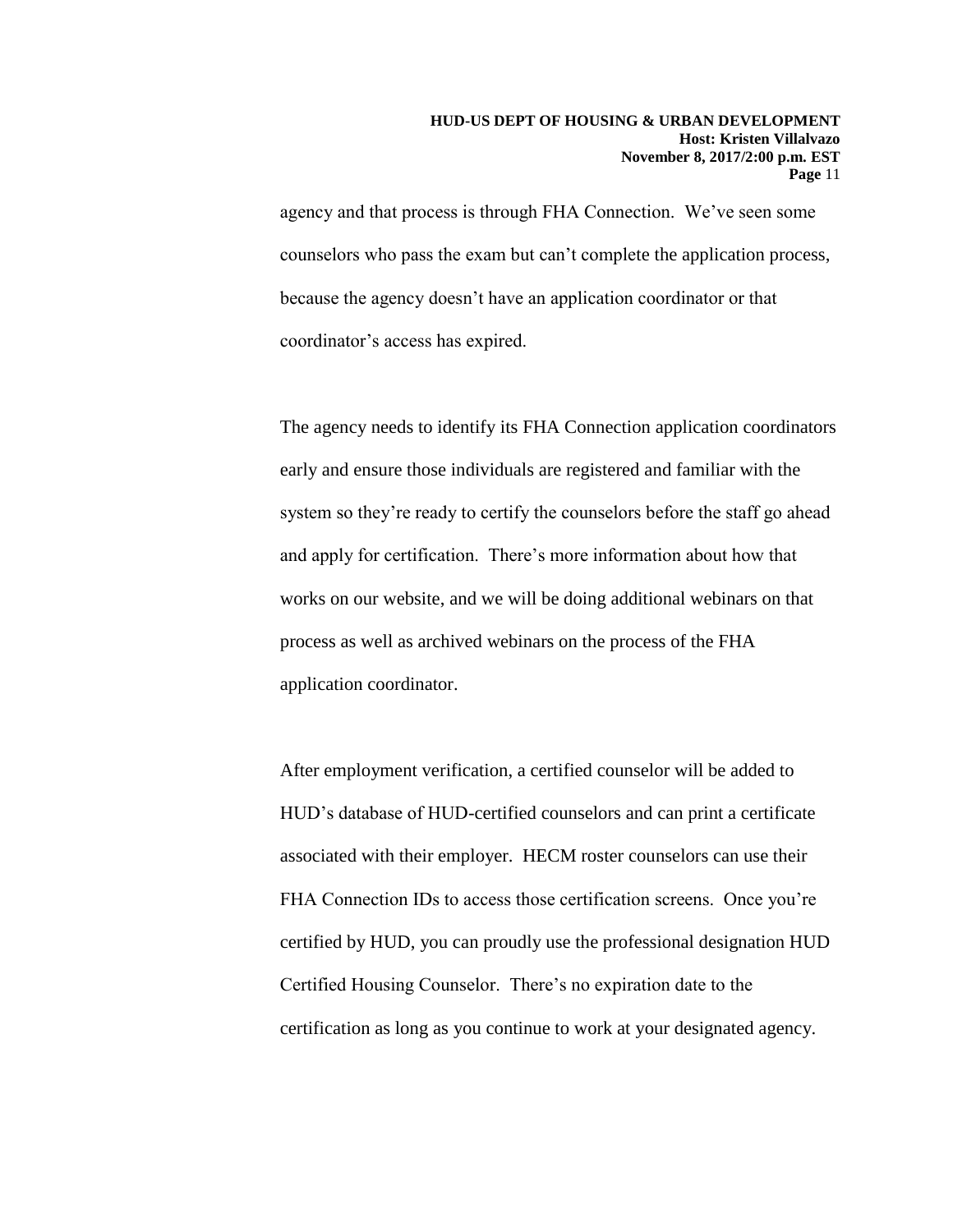Your clients, managers, and peers will know you've met the competency requirements set by HUD.

I do want to point out that we've seen instances where counselors have completed certification training from HUD partners and have erroneously used the designation HUD-Certified Housing Counselor or HUD-Approved Housing Counselor without going through this process. Please help us preserve the effectiveness of this new professional designation by only using it after you've been certified by HUD. You'll still get certification from those other agencies that are valuable, but they're not HUD certifications.

Finally, agencies that employ certified counselors will be identified on HUD's website as having a certified counselor. So we're going to let clients know to start looking for that. Get ready, put on your study hats, and go ahead and pass that examination. I know you can all do it. Go on to the next slide.

Dana mentioned disaster response, and we certainly faced challenges from the disasters that have occurred recently. In fact, 251 housing counseling agencies have offices in the impacted areas. Several of them lost their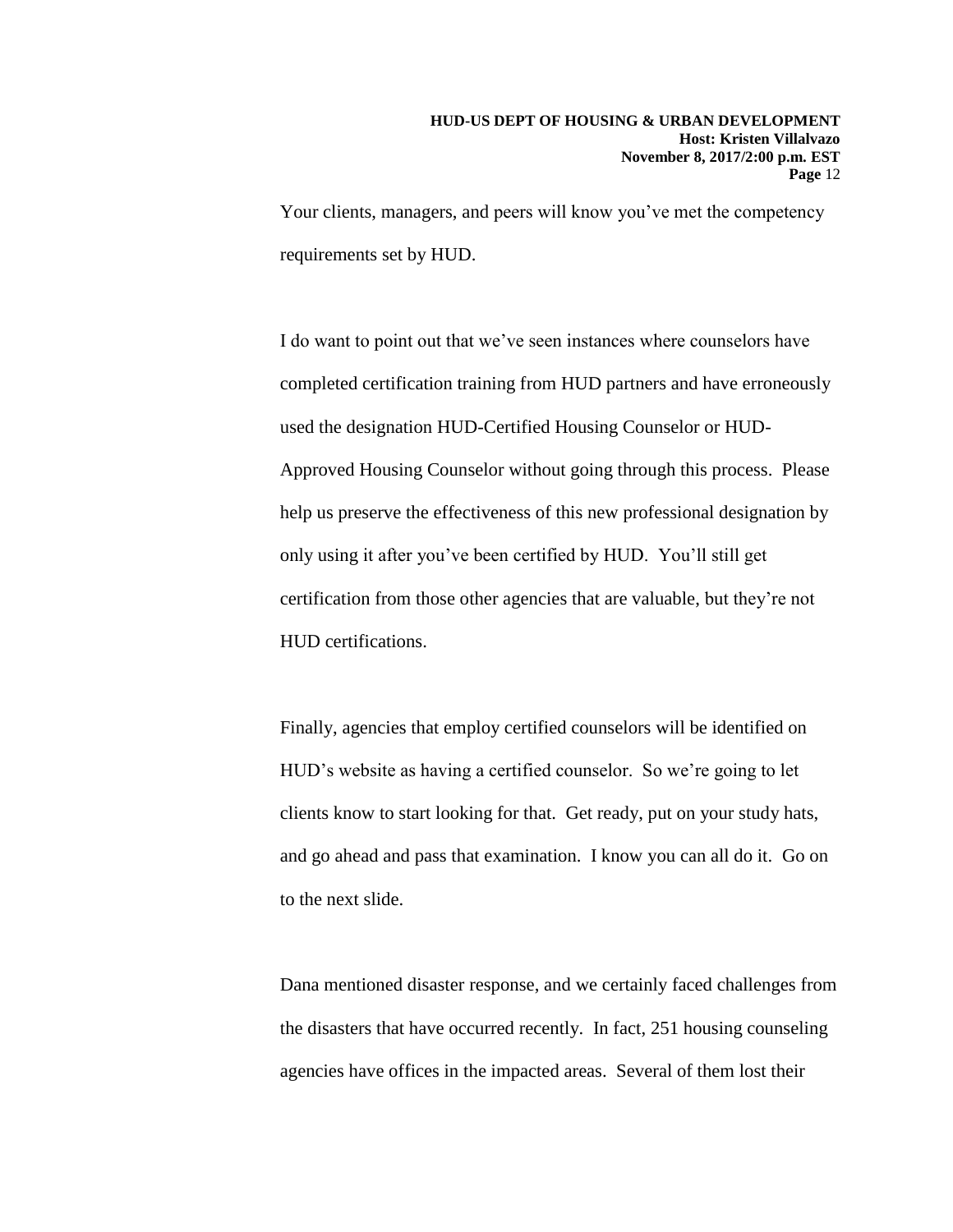offices, many of their staff and their clients lost their homes. Our thoughts are with them as they face their own severe housing challenges.

A group of housing counseling staff in my office created the Disaster Assistance Response Team, or DART, after Hurricane Sandy to provide assistance and support to housing counseling agencies in disaster areas. This team has also been tested the past few months. Team members reached out to each agency to assess operating capacity. The information we received was critical to HUD, and I shared it with our leadership to determine what assistance would be available to clients who live in disaster areas.

The team is working almost daily with HUD leadership to support services on the ground and emphasize the value that housing counseling agencies can provide during disasters. Our training grantees and other partners have stepped right up to provide training and materials for agencies to increase their capacity to serve this specialized area. I know those of you who have been through a disaster recovery situation that it's very specialized information indeed.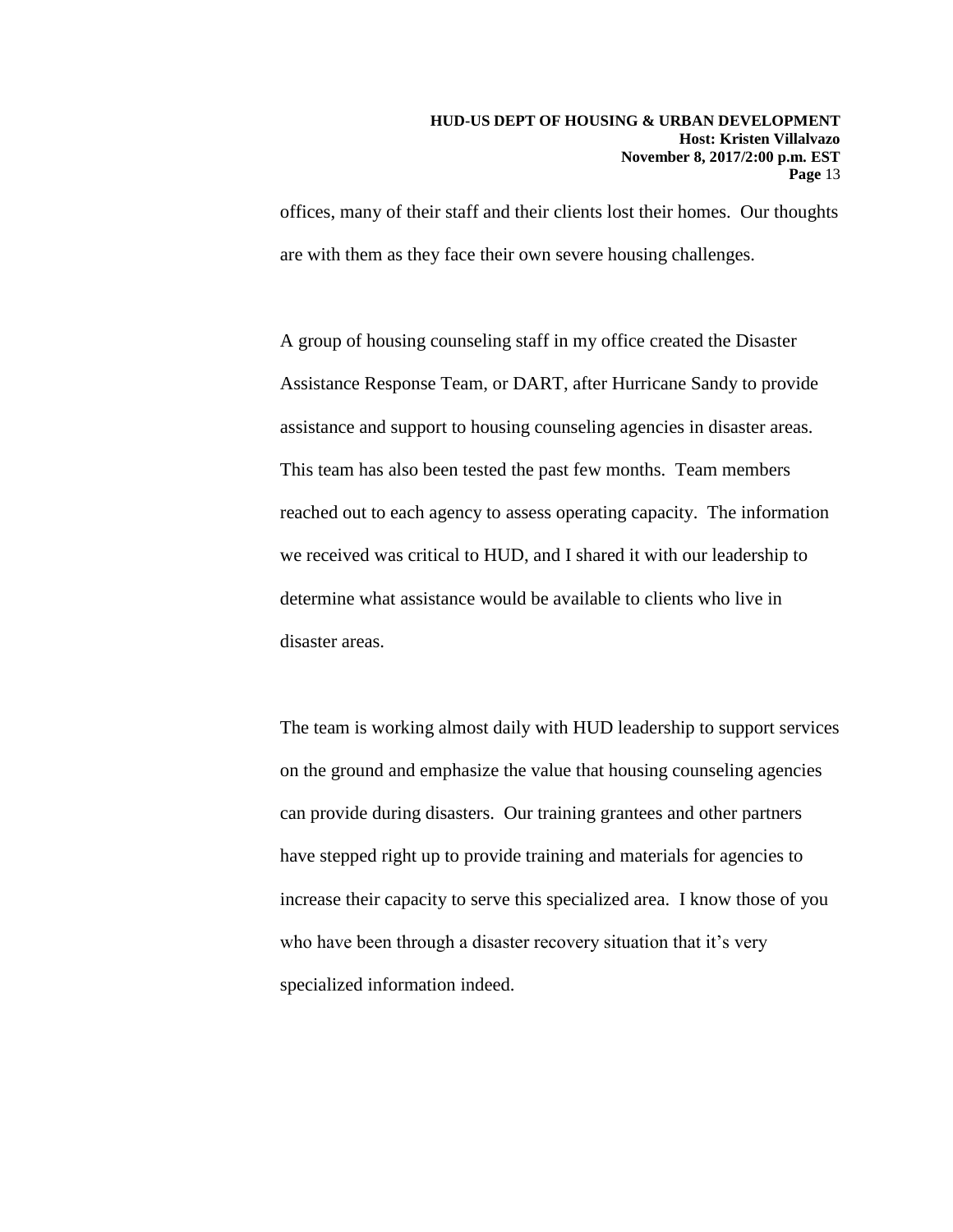### **HUD-US DEPT OF HOUSING & URBAN DEVELOPMENT Host: Kristen Villalvazo November 8, 2017/2:00 p.m. EST Page** 14

We continue to add resources on disaster response and recovery on our HUD Exchange webpage, including a toolkit, flyers, and a program guide.

I want to call out the HUD Housing Counseling Disaster Program Guide. It offers information for funders on the value of investing in housing counseling agencies as part of a recovery. If you're in a disaster area, please make sure your local officials and funders know about the guide. It shows them why housing counseling is a good use of CDBG-DR funds that they might receive and allows them to plan to include housing counseling as part of the recovery.

The role of housing counseling in the rebuilding of communities can continue for months, and usually years after a disaster. Families need help with grants, rebuilding, loans, insurance, loss mitigation, community resources over the long term. HUD-approved counseling agencies are one of the consumer's best choices for advice on how to find reliable and trustworthy resources to help them recover.

A major takeaway that the DART team had in this process was the critical importance of agencies having an emergency preparedness plan for continuing operations. A lot of people call it COOP plan. In fiscal '18,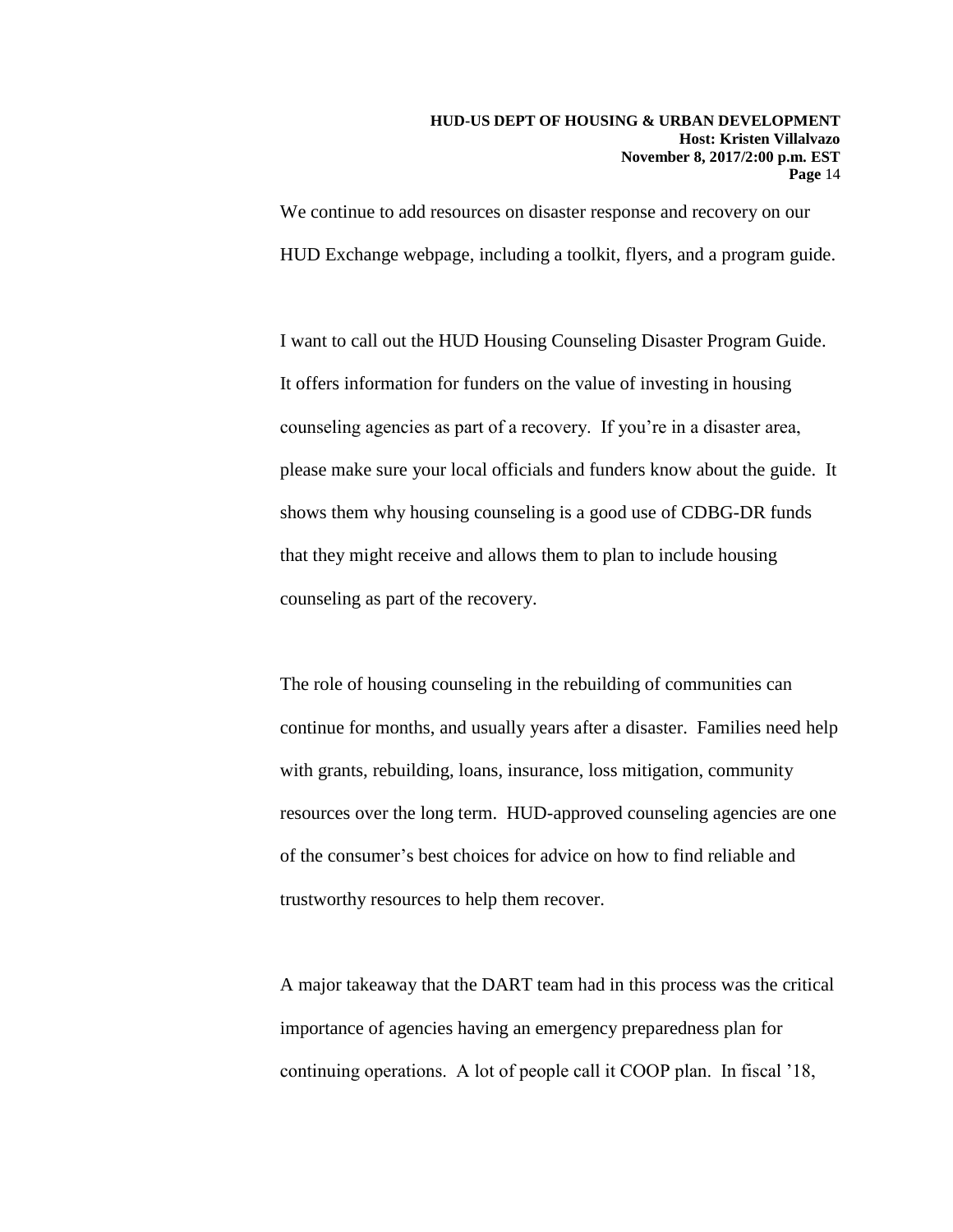we'll be preparing guidance and training to help agencies prepare these continuing operations plan. We urge all agencies to take training on disaster preparedness and recovery. Don't wait until a super storm, hurricane, wildfire, or some other disaster hits you first. I want to thank the team and the counseling agencies again for stepping up when crisis strikes. Next slide, please.

Dana mentioned that we are focused on one of our major goals, to reduce administrative burden for you as well as our own HUD staff so we can all help consumers reach their goals instead of fighting with the paperwork and systems. In accordance with recent executive orders, HUD is reviewing its existing regulations and guidance to assess compliance costs and reduce anything that's unnecessary.

During much of fiscal '17, my office began considering feedback directly received from a variety of stakeholder sources, including webinars, training comments, intermediary and other industry meetings, and email messages that have been sent to us at our mailbox. Several teams continue to assess our regulations, handbooks, forms, processes, and the NOFA process with a focus on identifying opportunities to clarify, streamline, and reduce burden.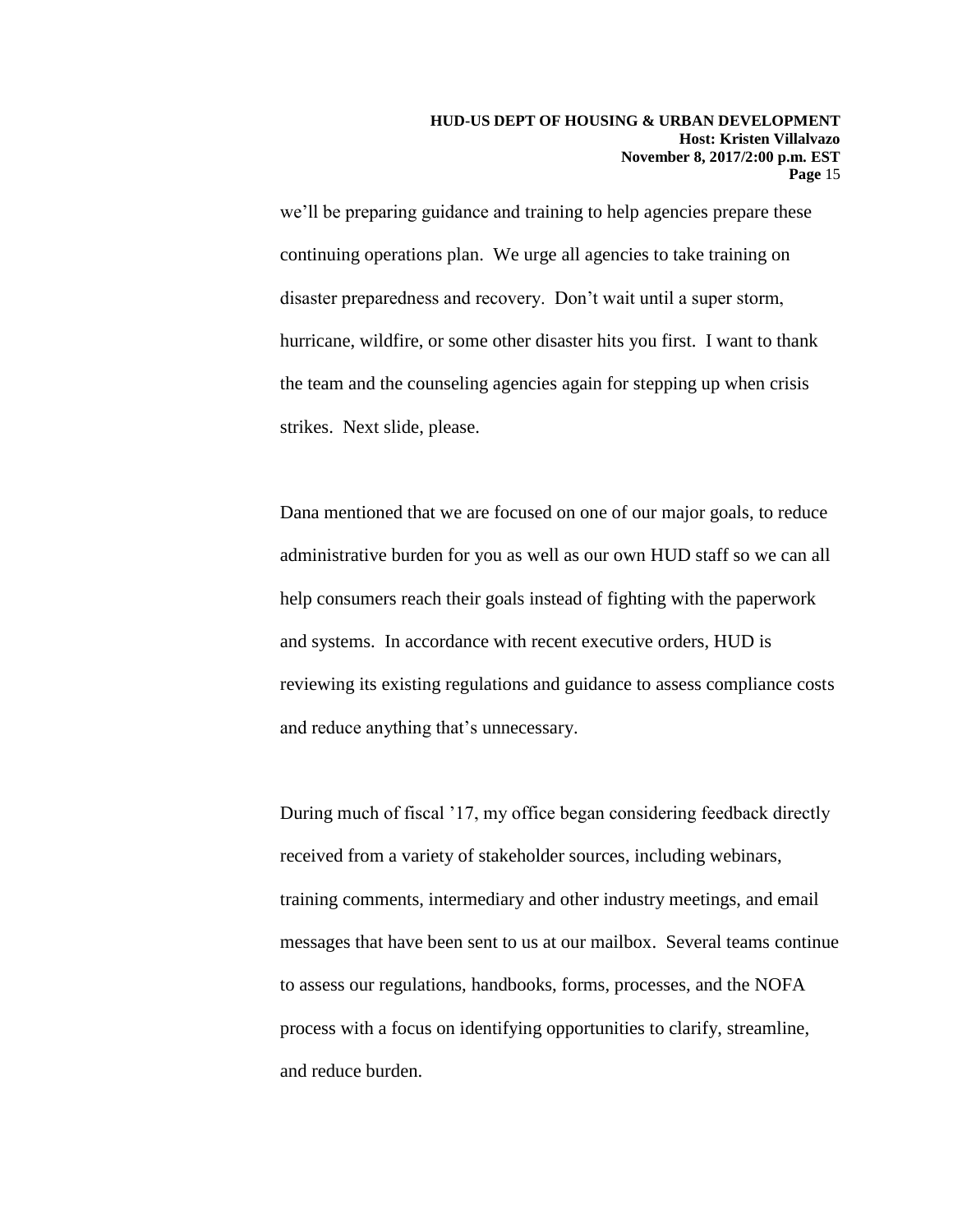We've made some changes already. As you'll hear in a minute, we've made further strides in our efforts to streamline the grant application process, but more changes are in the works. We've identified a list of priorities under areas of program eligibility, technology, reporting, performance reviews, and grant administration requirements. We're going to bother you to help us in 2018 for continued suggestions and feedback on how we can streamline the program, reduce burden, and reduce your cost of doing business with us. Next slide.

I want to share next some of our policy efforts that are underway in partnership with housing counseling agencies, lenders, and other government partners. These efforts help consumers get the benefits of housing counseling by integrating it throughout the mortgage process. It takes a village to make any of these changes and many of you on the phone were very instrumental in initiating some of these changes and we're happy to support your efforts.

The first change I want to call out is the Uniform Residential Loan Application. You may not know that this is changing in 2018. The Office of Housing Counseling worked with Fannie Mae, Freddie Mac, the Federal Housing Administration, and other government entities to include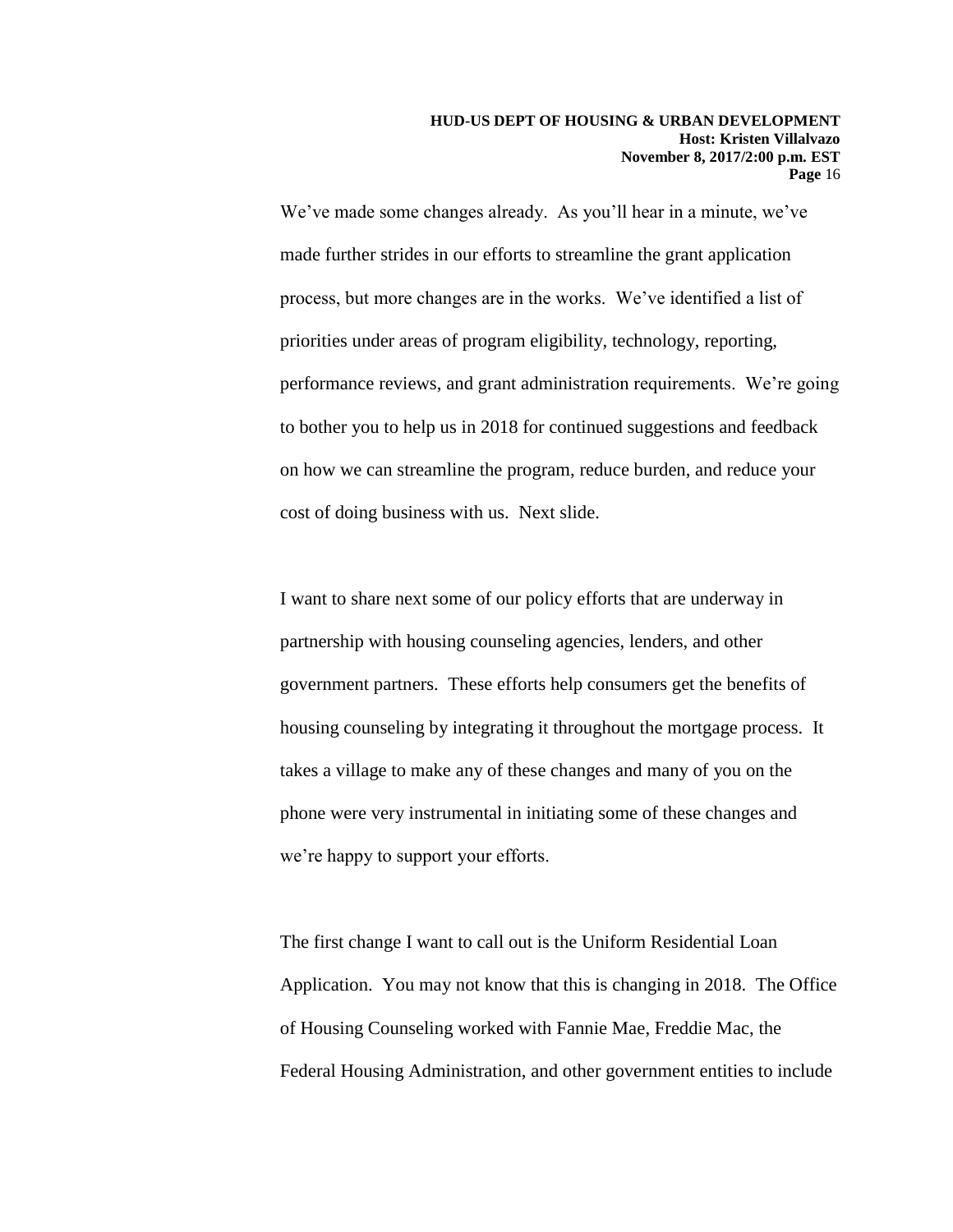a new section in the loan application on HUD-approved homeownership education and counseling. The new section provides an opportunity to collect information on housing counseling and will increase borrower awareness of counseling just by having it there. The new form is going to rollout January 1<sup>st</sup>.

The Federal Housing Finance Agency also announced a couple weeks ago that borrowers will be asked on the form for their preferred language. They'll be informed that the mortgage transaction would likely be conducted in English and refer borrowers to housing counseling agencies for information about translation and interpretive services. Again, we're pleased that housing counseling will be integrated in the loan application for every consumer beginning in 2018.

Another policy change involves data. The Office of Housing Counseling assisted Freddie Mac to map the data points that you report on the 9902 form to Mortgage Industry Standards Maintenance Organization Models, MISMO, you may know it. So that's going to facilitate reporting from counseling agencies directly to lenders and servicers. Freddie Mac and our office completed mapping all data fields on the 9902 in June. Final review of the document is underway and will be submitted for adoption by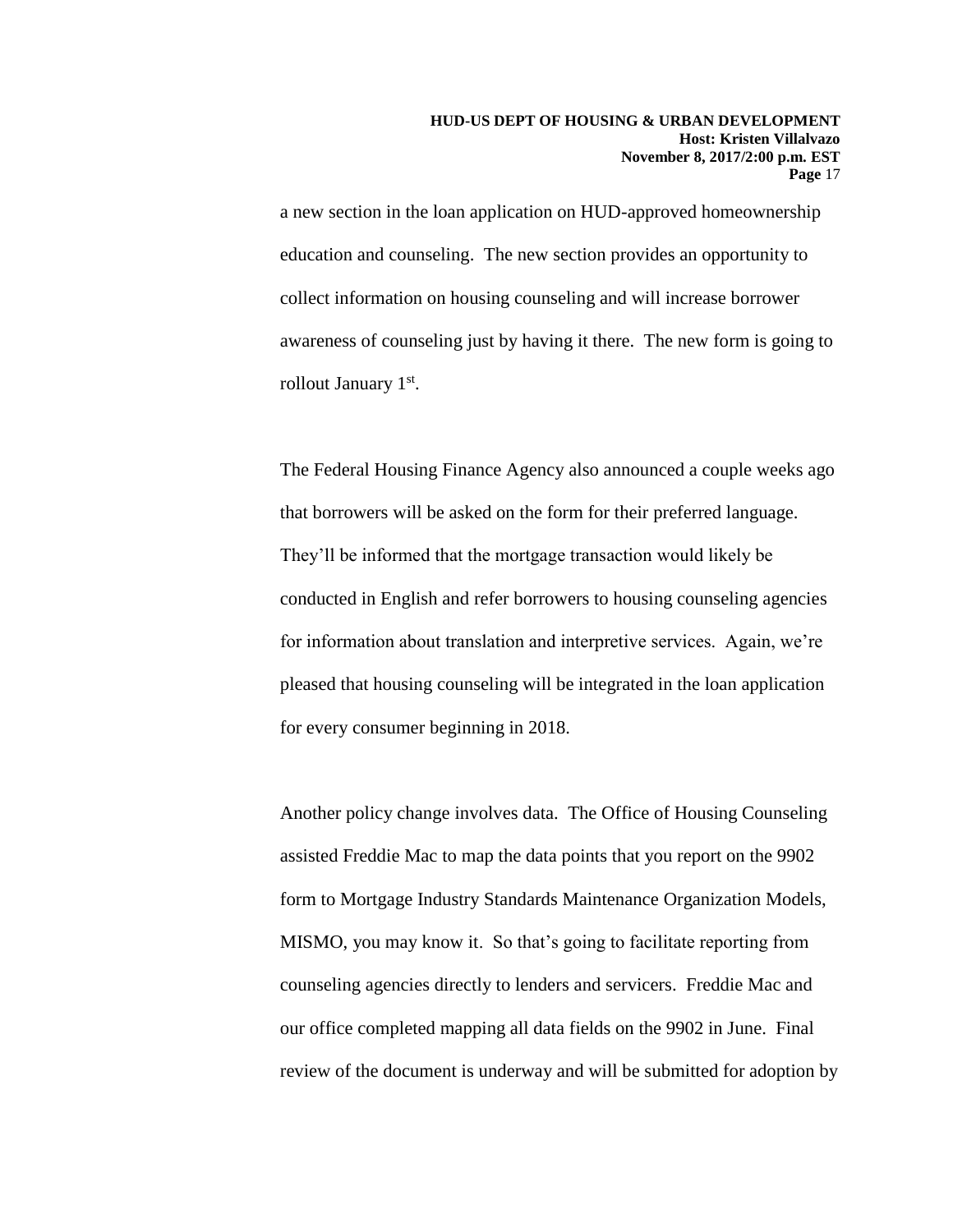the MISMO organization. This mapping project lays the groundwork towards a standardized data format and lenders will be able to track counseling data in their mortgage systems if they so choose. Now of course I have to add, we'll work with you to try to get that information from lenders once they get it, but at least they will have an easy way to integrate counseling in their system.

We're also working with several other Federal agencies as well as the Mortgage Bankers Association, other industry stakeholders, and housing counseling agencies to create a publication for borrowers to understand their loss mitigation options after the end of the Making Home Affordable HAMP Program. We expect to have the document available for counseling agencies and consumers before the end of the year.

Finally, I want to mention the important work of our Federal Advisory Committee. The committee met three times in fiscal 2017. They're focused on integrating housing counseling into the mortgage process prepurchase, post purchase, reverse, and default increasing quality and increasing awareness and visibility of housing counseling. We're preparing a report on their first year activities now and firming up the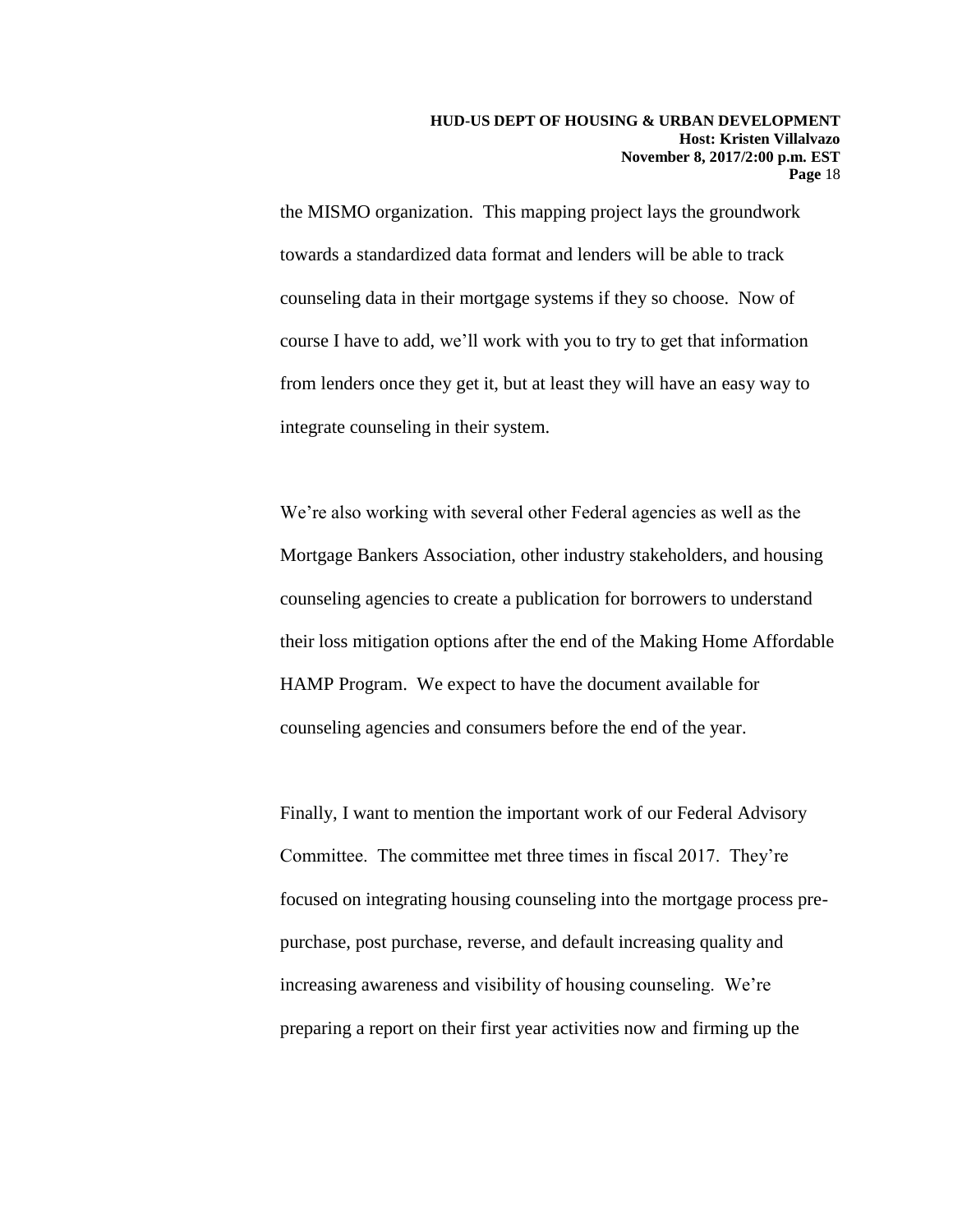meeting schedule for next year. We're so grateful for the work of this committee. Next slide, please.

In addition to these efforts, we're also working to expand access and increasing awareness through a visibility effort. We are tired of having HUD Housing Counseling Program be a best kept secret. In fiscal 2017, our Awareness and Visibility team started working on tools to increase awareness, change perceptions of housing counseling, motivate behaviors to lead the consumer to housing counseling, and create partnerships with stakeholders to make housing counseling resources more readily accessible.

Some of you may have participated in focus groups and meetings where you saw the research this team has done. Based on the research and feedback, we've created some toolkits, videos, and great materials like this Beat the Odds poster. All of these are housed on our HUD Exchange website and can be used by any HUD-approved housing counseling agency at no charge. Stay tuned, we're planning to launch even more in the coming year.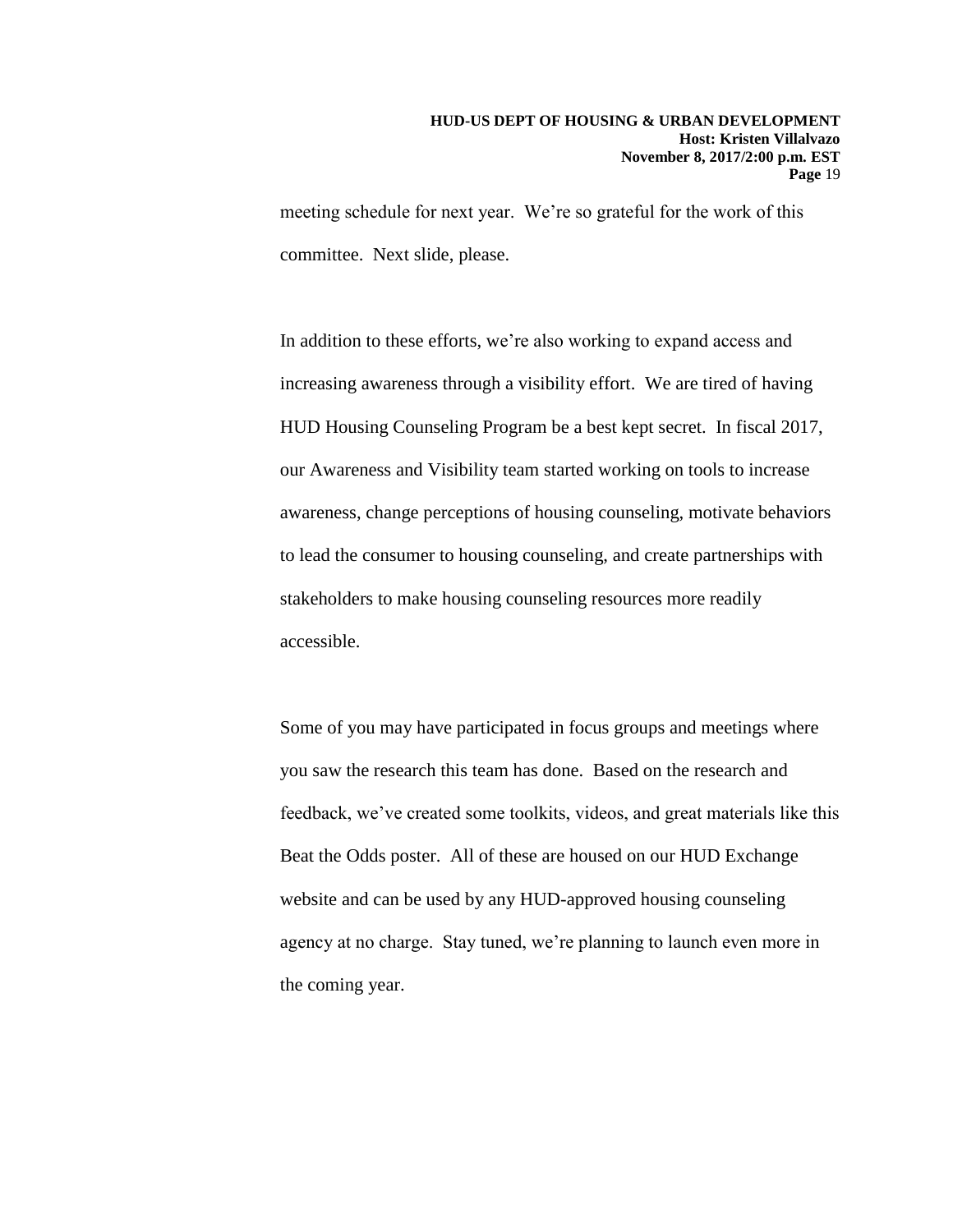I do want to mention that we received a letter from the National Housing Resource Center requesting that HUD consider changing the name Housing Counseling under the program. We're planning to give that a hard look this coming year. I am excited about what I expect will be a lively conversation. We'll of course provide ample opportunity for you to express your views on legal constraints, cost benefit analysis, and ideas for a preferred name before we make any decisions. Next slide, please.

We're very proud of our commitment to evidence-based policy. This is the geek in me and in a lot of people in the housing counseling team here. We recently published an updated research summary on housing counseling that's available on our HUD Exchange website. We use all research findings to improve the program, and we disseminate the results so that you can improve your programs as well.

One of the biggest randomized controlled experiments ever launched by HUD is the First-Time Homebuyer Demonstration. It involves 5,800 people at their first contact with a bank. They're divided randomly into a group receiving remote education counseling, another group with a choice of in-person or remote education and counseling, or a control group with no treatment. HUD published preliminary results in 2016 that showed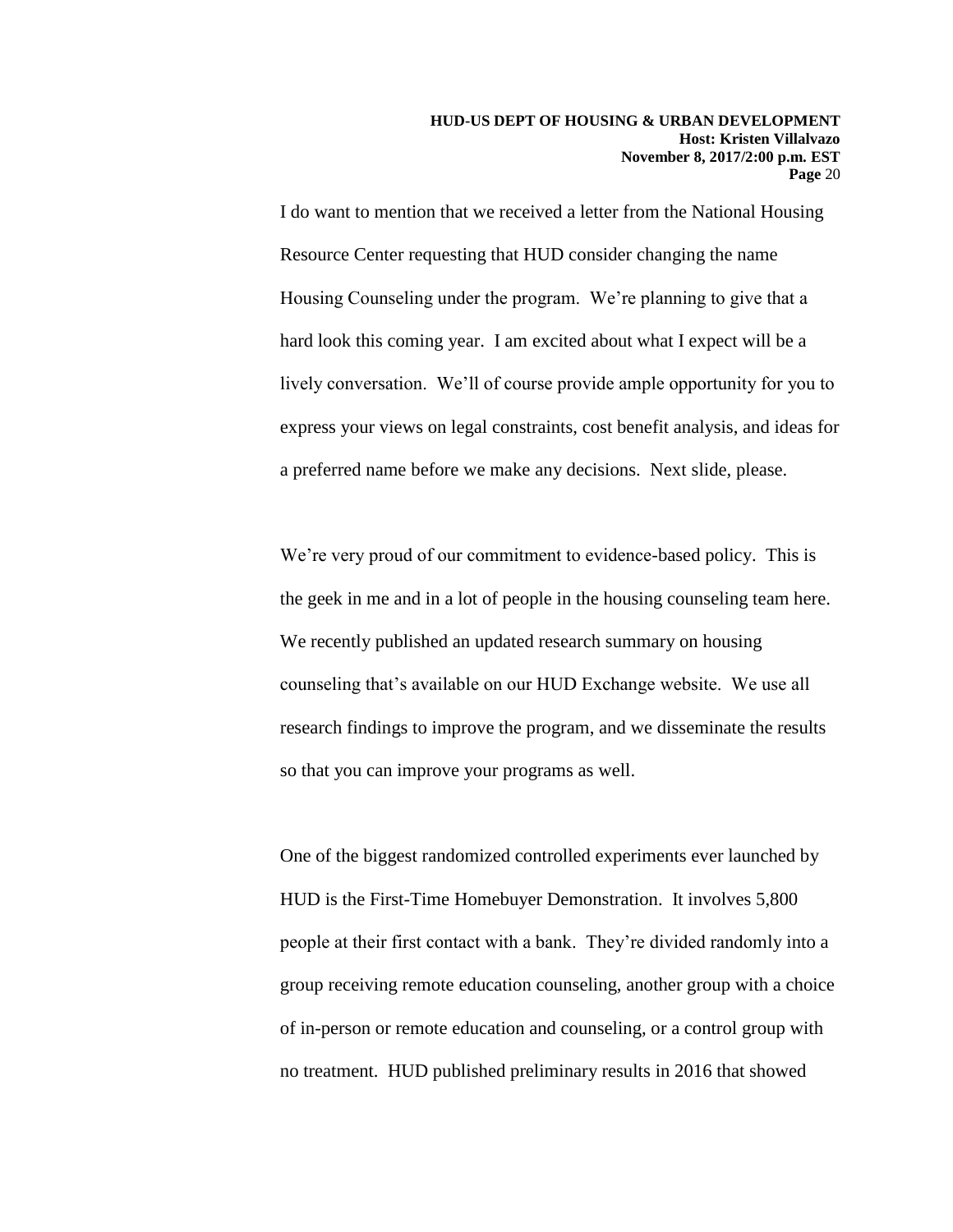significant impact from housing counseling in three areas: improved mortgage literacy, greater appreciation for the value of communicating with lenders before missing a mortgage payment, and improved underwriting qualifications more likely to have a credit score higher than 620.

There was no evidence in the early insights of improved budgeting practices, which is interesting and a little puzzling. The baseline study published last January did a deeper dive into who took up counseling and who completed it. There are a lot of insights there about barriers that might prevent clients from engaging in and completing the program. The studies are on our website. We also have some PowerPoint decks and presentations that share some of the findings. We're looking forward to publishing additional information about take-up and completion rates, and the first year complete research findings in 2018.

Finally, to help support the financial sustainability of HUD-approved housing counseling programs, the Office of Housing Counseling engaged the services of a third party contractor to research and evaluate existing state and local housing counseling funding models. The contractor conducted interviews with 51 stakeholders and presented initial findings to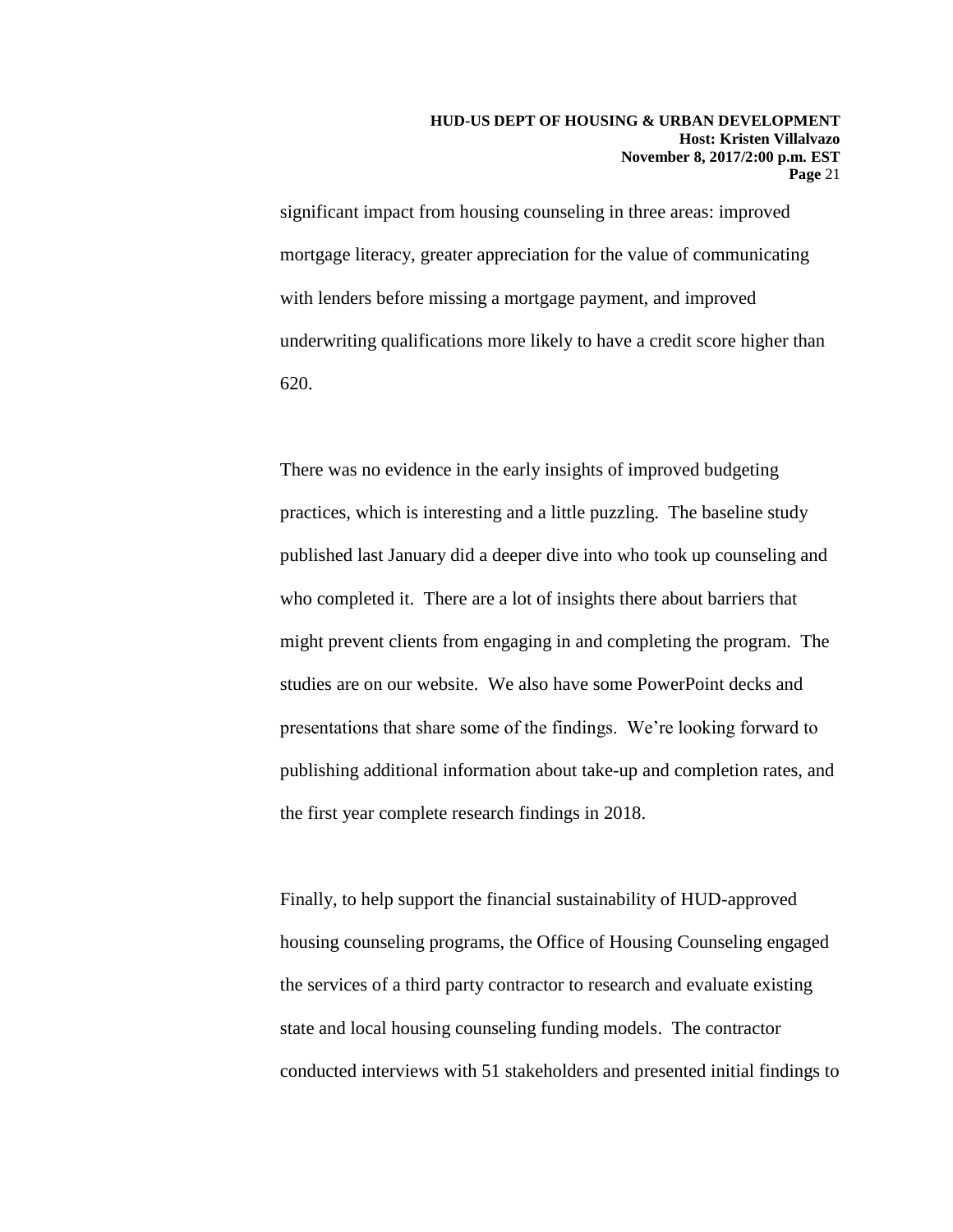us that we're going to use to create a white paper, highlighting innovative and financially sustainable funding models. We expect to publish it this year, and we hope you'll find it helpful in your own efforts. Next slide, please.

Let's talk about money and the notice of funding availability. This was the second year of a two-year grant cycle, and this year 231 second-year grantees were funded in fiscal '17 funds under that NOFA. We also published a supplemental NOFA for eligible applicants who may have missed the opportunity to apply during the first year. We awarded supplemental funds to 21 local housing counseling agencies and 4 parent organizations. We're proud that we were the first HUD program to publish a NOFA in 2017.

We informed Congress of awards in late June and more than \$50 million in counseling DOT grants and training grants were announced to the public on July 6<sup>th</sup>. We're working to execute the grant packages, pay out grants for work completed, and hold debriefings this month. Next slide.

The NOFA team works really hard and creatively to reduce burden associated with the grant process. For those of you that didn't actually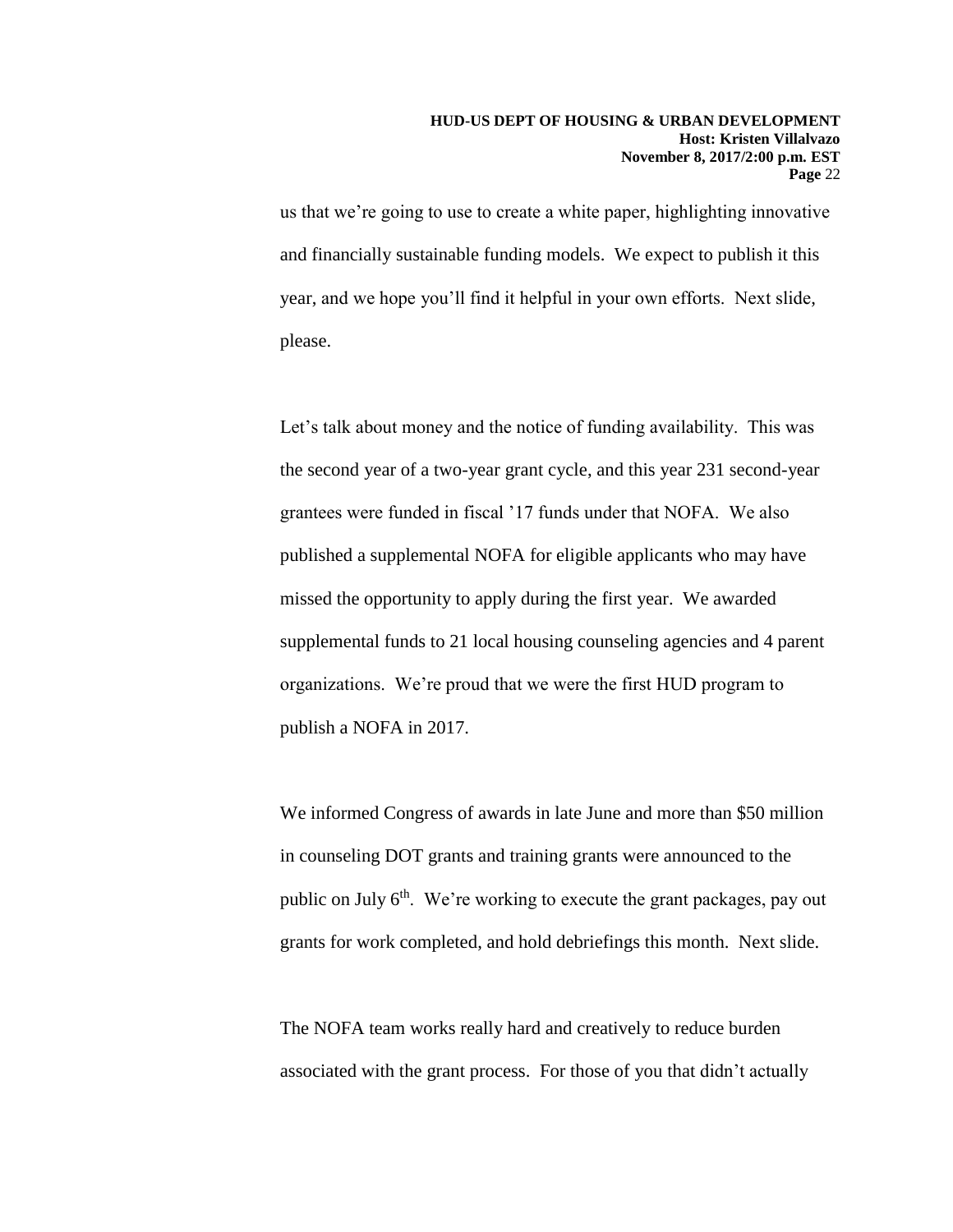have to fill out a full NOFA application this year, I wanted to share with you that in addition to having a timely publication and award, the NOFA team is very proud of its collaboration with colleagues at grants.gov to create a fillable PDF that replaces the old version of the HUD 9906 Excel sheet for local organizations. Not only was the old HUD 9906 prone to user-entry error, but it required hours of manual transcription and analysis by HUD staff during the scoring phase. The new HUD 9006 autocompleted most of the elements of the scoring tool and made it impossible to have an applicant fail the NOFA because they couldn't attach a critical scoring document.

As you know, I can't discuss the timing or the content of the next NOFA in 2018. We're still under a continuing resolution, so before we could distribute money we do need a full budget. In fiscal '18 though, I can tell you the team intends to expand this auto-populate feature to include all the charts. We hope to have a feature for intermediary applicants. We're going to continue working on ways to get the application process streamlined and hope to go digital at some point. Please provide feedback to us on the NOFA process. We really made these improvements because we hear them from you. Next slide.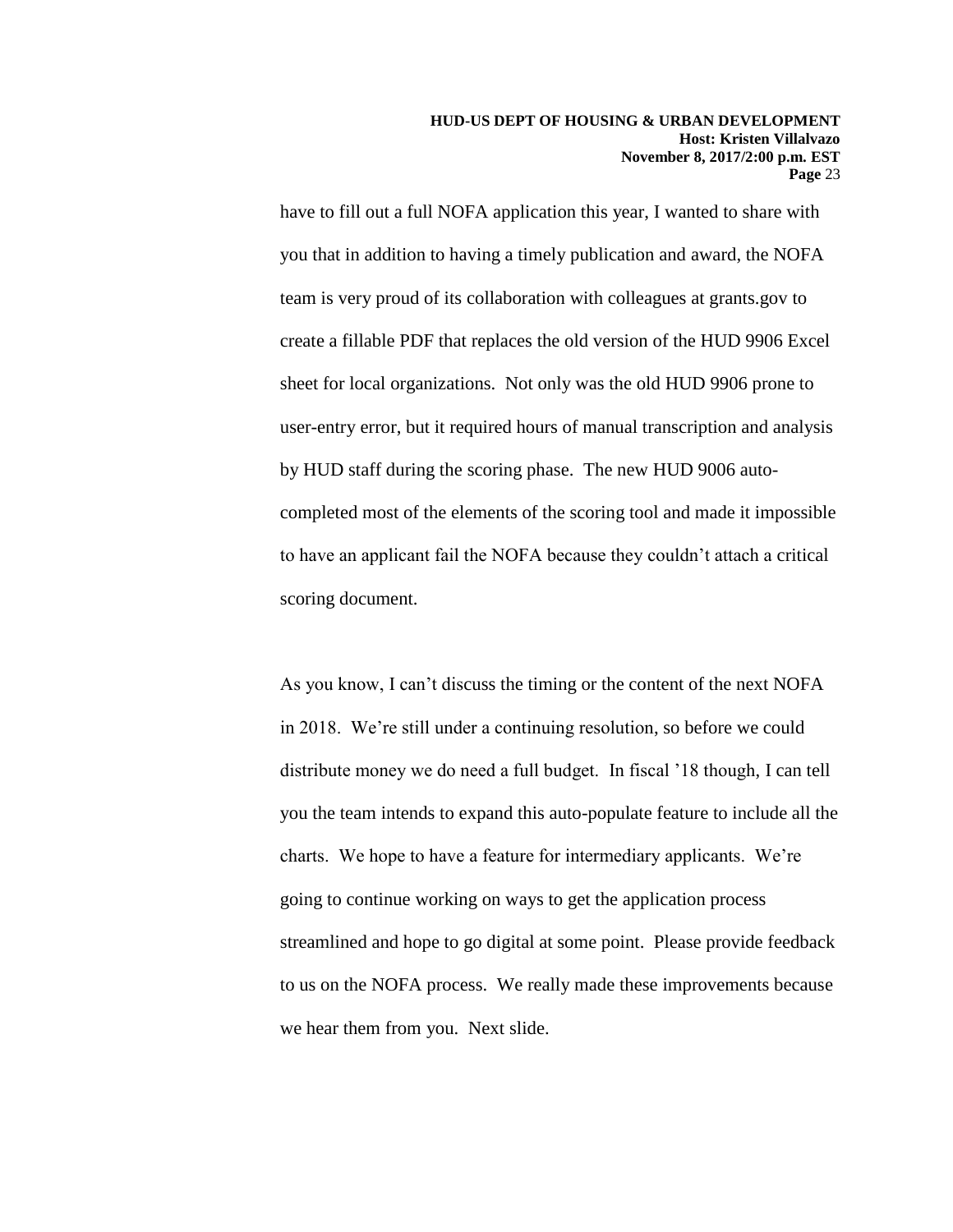I want to talk for a moment about oversight. In 2018, we're committed to provide training, technical assistance, and materials that help your agencies navigate the housing counseling system and the eLOCCS grant payment system. One of our goals is to reduce the amount of grant funds that are underspent or recaptured. We're planning early intervention strategies to help agencies create a plan to spend down their grant funds in a timely way and intervene long before they decide to withdraw from our program or need to be terminated because of non-compliance.

We are complying, as you all know, for the grantees with revised 2CFR Part 200, the Uniform Grant Guidance. We're developing a risk-based approach to grants management, applying uniform and consistent risk assessment procedures. We're continuing to engage the services of a financial audit contractor to help with financial compliance with grant agreements and program regulations. The goal is to protect the Federal investment in our counseling program while reducing the compliance burden placed on agencies.

We work closely with the coalition of HUD intermediaries to create toolkits and best practice examples to make compliance as efficient and effective as possible and we'll continue doing so. We post all webinars,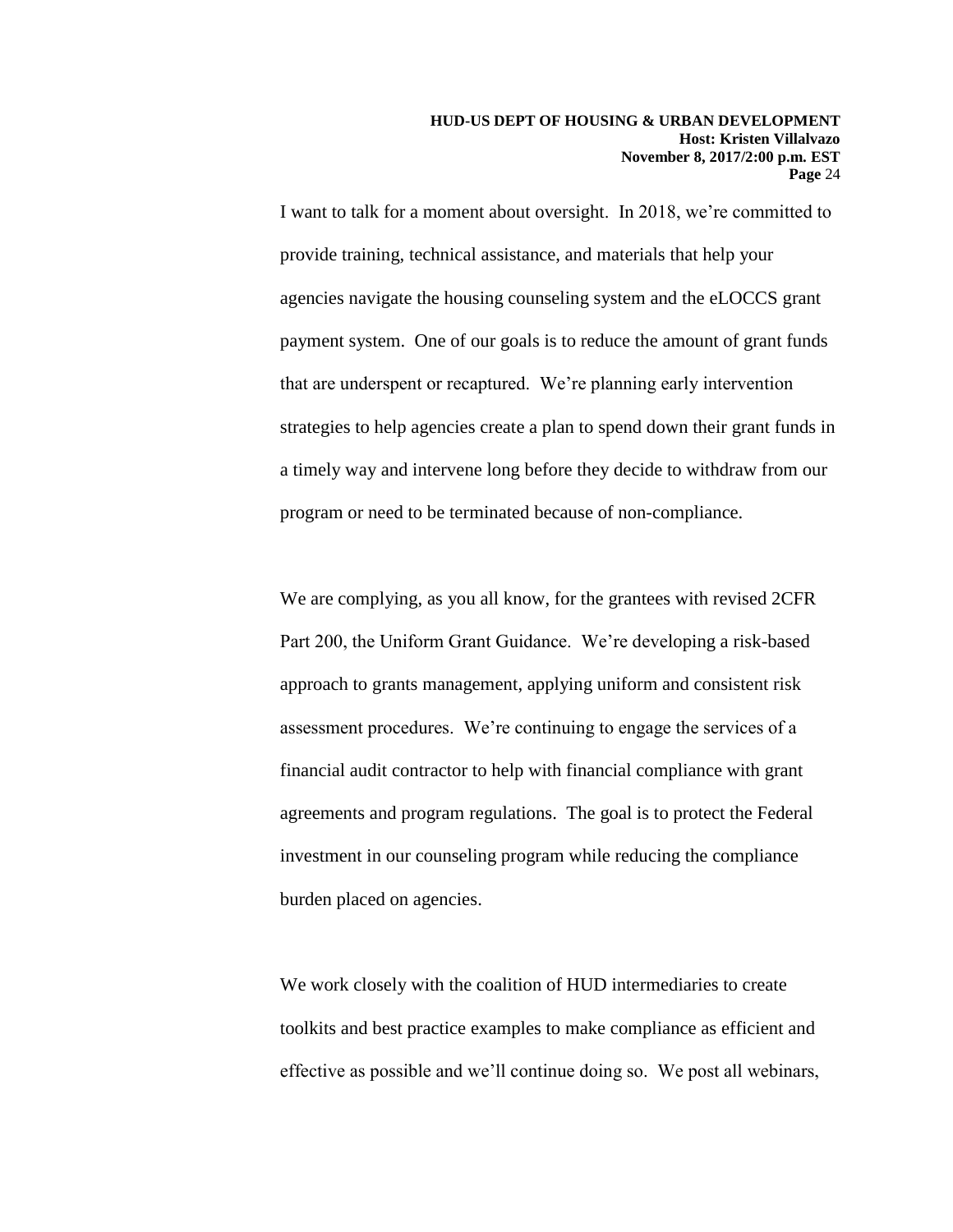toolkits and FAQs on our website at HUD Exchange and urge you to check it to see if there are materials that will assist with your program questions or challenges.

We also recently launched some program updates for HUD's housing counseling system. It's going to link to the certification database so that we'll be able to provide that information to the public.

Performance reviews where we come visit you and check on compliance or do that by phone, they're a critical part of our oversight strategy. In 2017, HUD reviewed 339 agencies, and guess what? I did six reviews myself. I hope these agencies found the reviews added value to their program. We know they addressed compliance and risk issues successfully for nearly all the agencies we reviewed.

We're making significant progress in automating that process and you'll start to see that in the next year. We're also looking to keep risks low and integrating a risk metric into the process. We will be sharing this information with you before we launch it to get your feedback as well.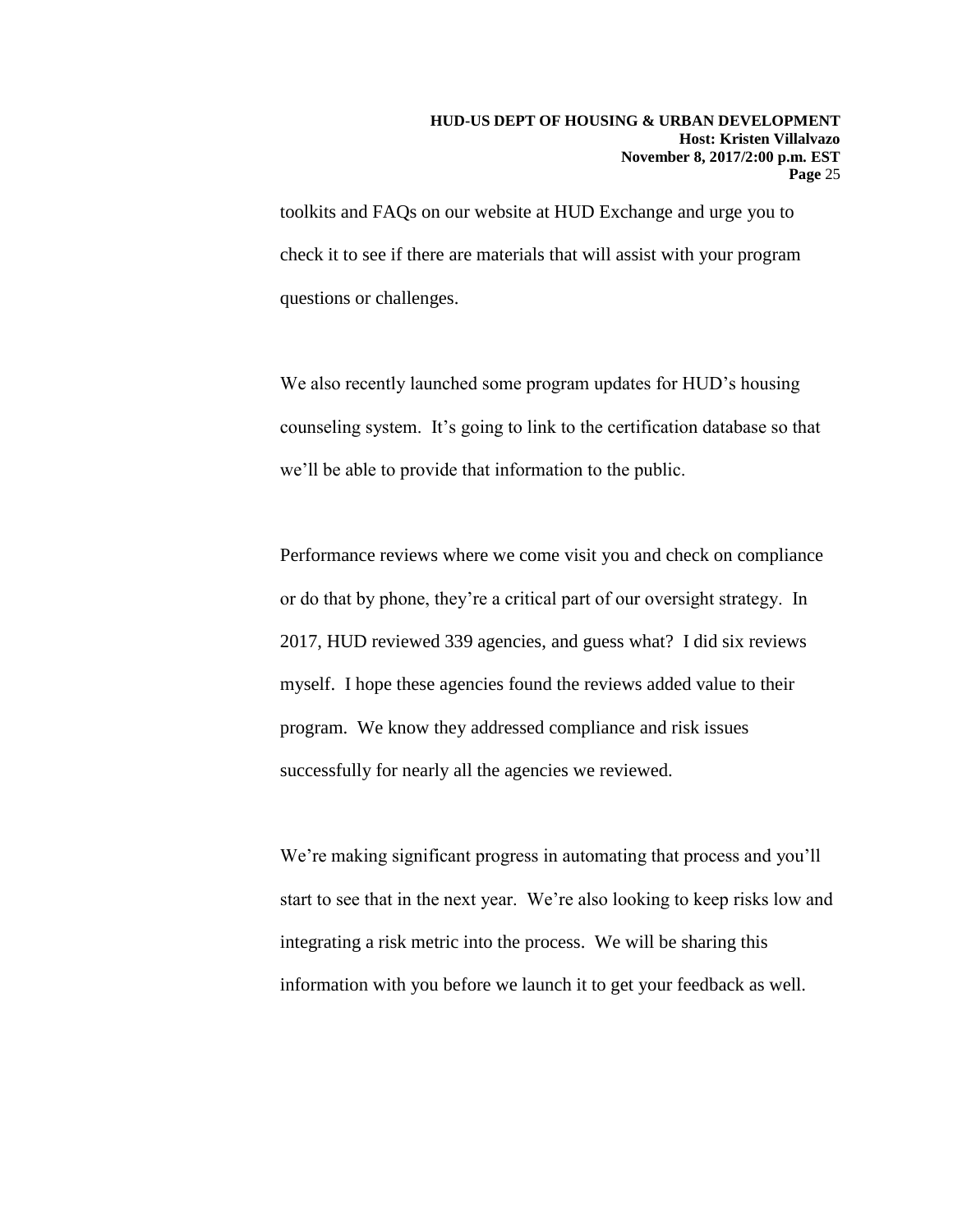I want to talk on the next slide about improving customer service. We are working very hard to be able to provide consistent information, train the HUD staff on the rules and we're creating a platform just for HUD use right now called the Housing Counseling Agency Management System, or HCAMS. It's being tested right now and we do anticipate a launch in fiscal 2019.

It's going to allow us to do our work with more automation and more consistently, and reduce the time we need to spend on manual systems. Now, it's not going to replace HCS but it will provide a much friendlier and useful tool to access HCS and share information with HUD. Down the road we expect it to be addressable to you. For example, with the performance review or even the NOFA, you can upload directly into the system. Most of the information will be populated and checked automatically.

Keep an eye out for future updates. We will let you know when we're inviting people to help us test and we'll continue to share training opportunities on this when it's ready and prior to launch.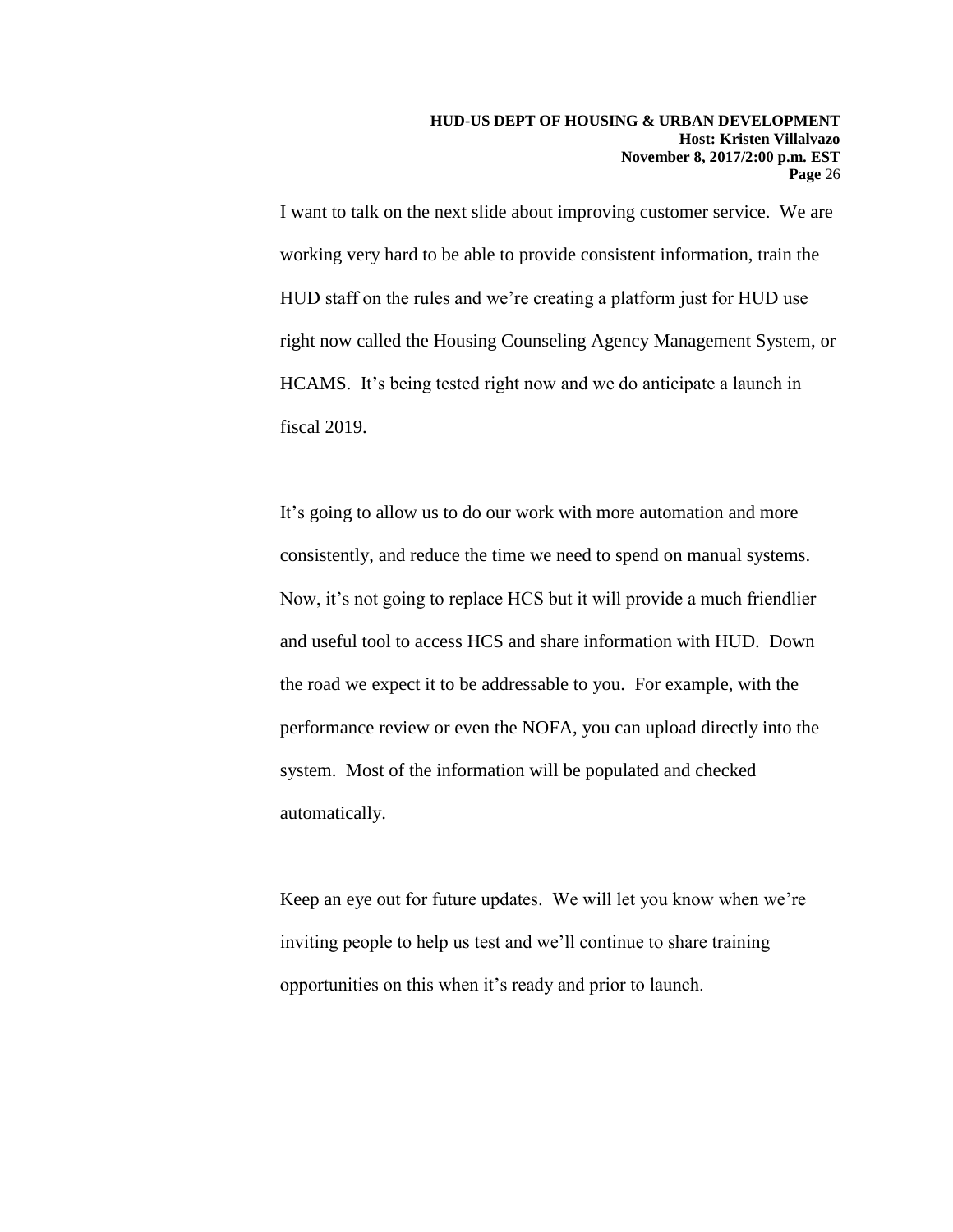We're very proud of our customer service and yours, but we know that we always need to work together to stay at the top of our game. One of our goals is to keep our interpretations of HUD rules consistent and we continue to add to the FAQ section of our HUD Exchange website. Your feedback helps us and I would encourage you to use our FAQs or let us know if one is missing that you'd like us to add.

We're also going to continue our complaint resolution program. We have a Resolution Czar here, we nicknamed Phyllis Ford, who's going to continue her role to help resolve complaints in a discreet and appropriate and fair way. I'm pleased to say last year we received a total of 26 complaints both about customer service from housing counseling agencies and a couple about HUD service.

It's very impressive but sometimes the complaints are serious, and I need to let you know this because we can't take it for granted. Last year, two people who were allegedly acting as housing counselors in fact were arrested and in one case convicted for fraud or embezzlement. It's a rare occurrence, thank goodness, but it's a program risk we all need to monitor closely. We work very hard to maintain the strong reputation of the program. Next slide.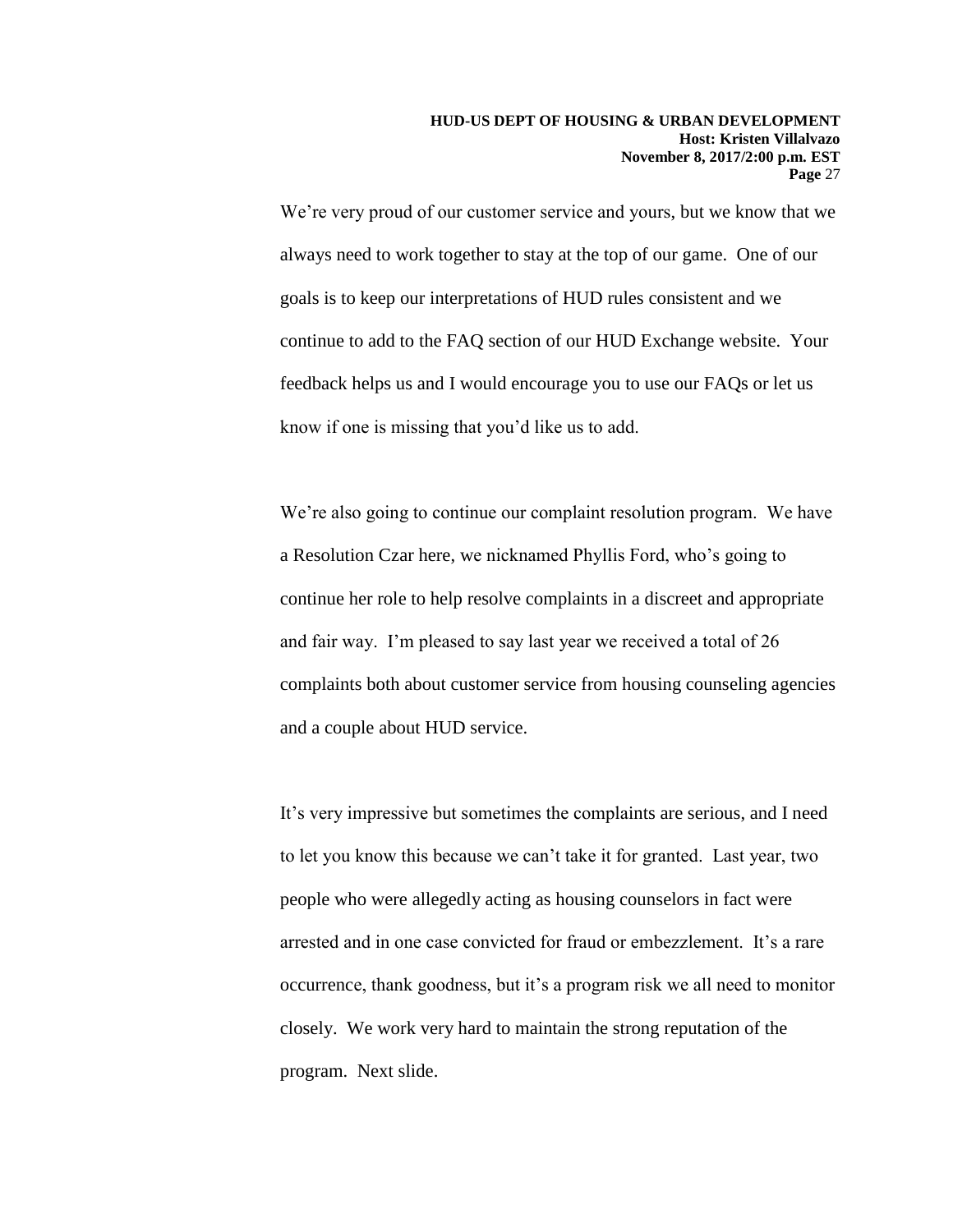The reverse mortgage program was a big challenge in the last two months and I just want to share a couple of things about that. On August  $29<sup>th</sup>$ HUD announced major changes to the HECM program that took effect October  $2<sup>nd</sup>$ . Those changes helped reduce the risk associated with foreclosures and could increase the amount of equity that HECM borrowers retained in their homes as they age. Changes were absolutely needed to ensure the financial stability and long-term success of the HECM program.

The policy changes, though, resulted in a spike in demand for HECM counseling in the weeks before October  $2<sup>nd</sup>$ . We worked closely with HECM counselors to ensure greatest availability of resources and we want to thank those counselors for working with us as well. Nevertheless, there were still borrowers who were unable to complete the counseling prior to the policy change but they were able to participate in the HECM program, many of them, although their HECMs were originated in accordance with the new policies.

As you know, counselors in the reverse side received very specific training and just can't be equipped to handle unusual spikes in demand. I want to thank them again for stepping up and for some of them just as the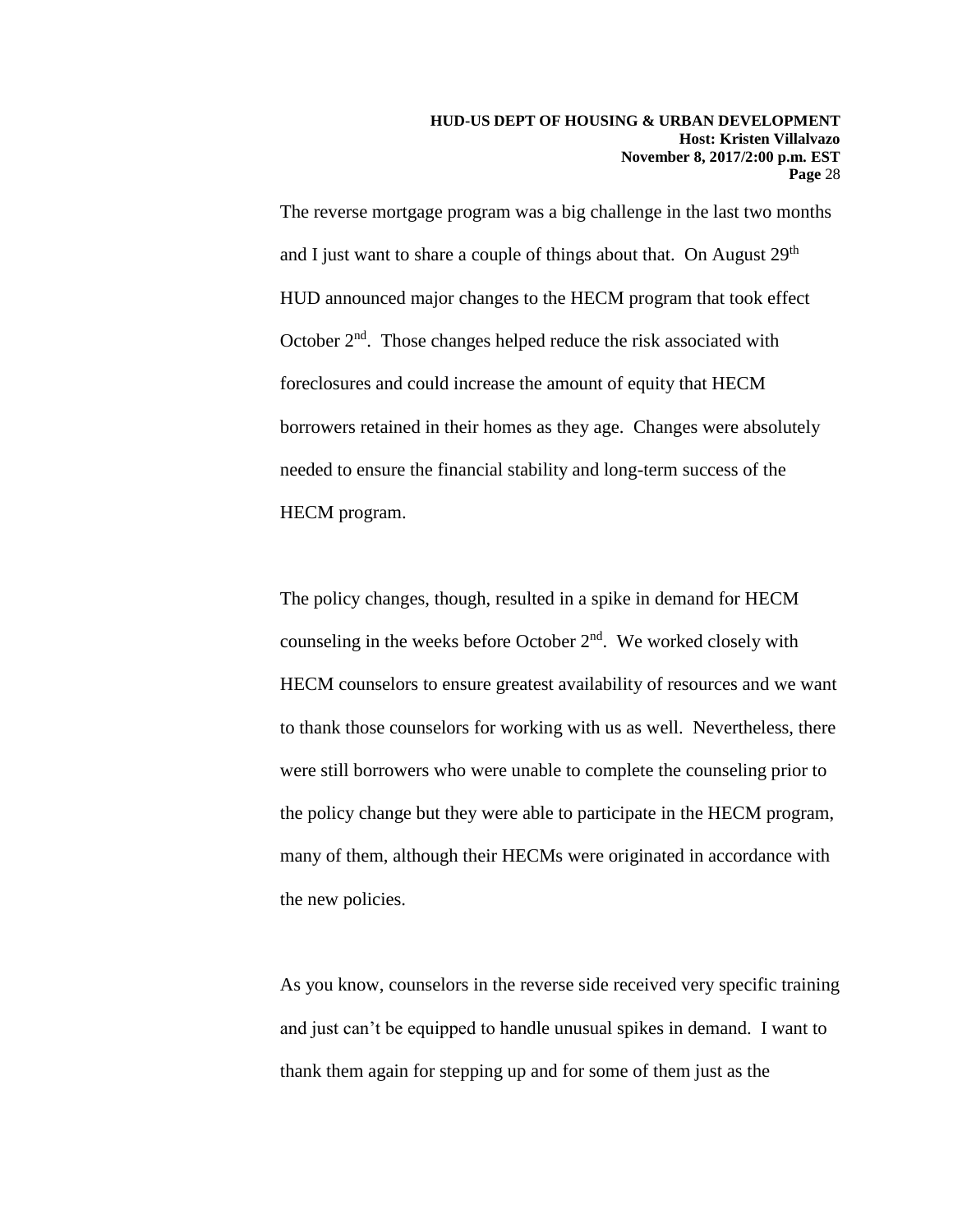hurricanes were hitting, it couldn't have been worse timing. We really appreciate your dedication. We hope to add more resources for reverse mortgage counselors to HUD Exchange and we welcome your input and suggestions. Next slide.

Fiscal 2017 was an exciting year for training. We delivered 40 live webinars directly from HUD. Our training grantees supplemented our efforts, to say the least. NeighborWorks, Unidos US, National Community Reinvestment Coalition and Rural Community Assistance Appropriation received \$3.5 million in grant funds and offered scholarships and classes that resulted in 287 classes for 6,950 housing counselors. Thank you.

Several other partners stepped up and provided many training opportunities including webinars on disaster recovery. We announced those opportunities on our LISTSERVs and on HUD Exchange and you can find most of them archived on the website.

We're planning more, especially a series on fundraising that you might find really helpful coming in the months ahead. Last fiscal year, we did a lot of outreach on certification. We still need help getting the word out,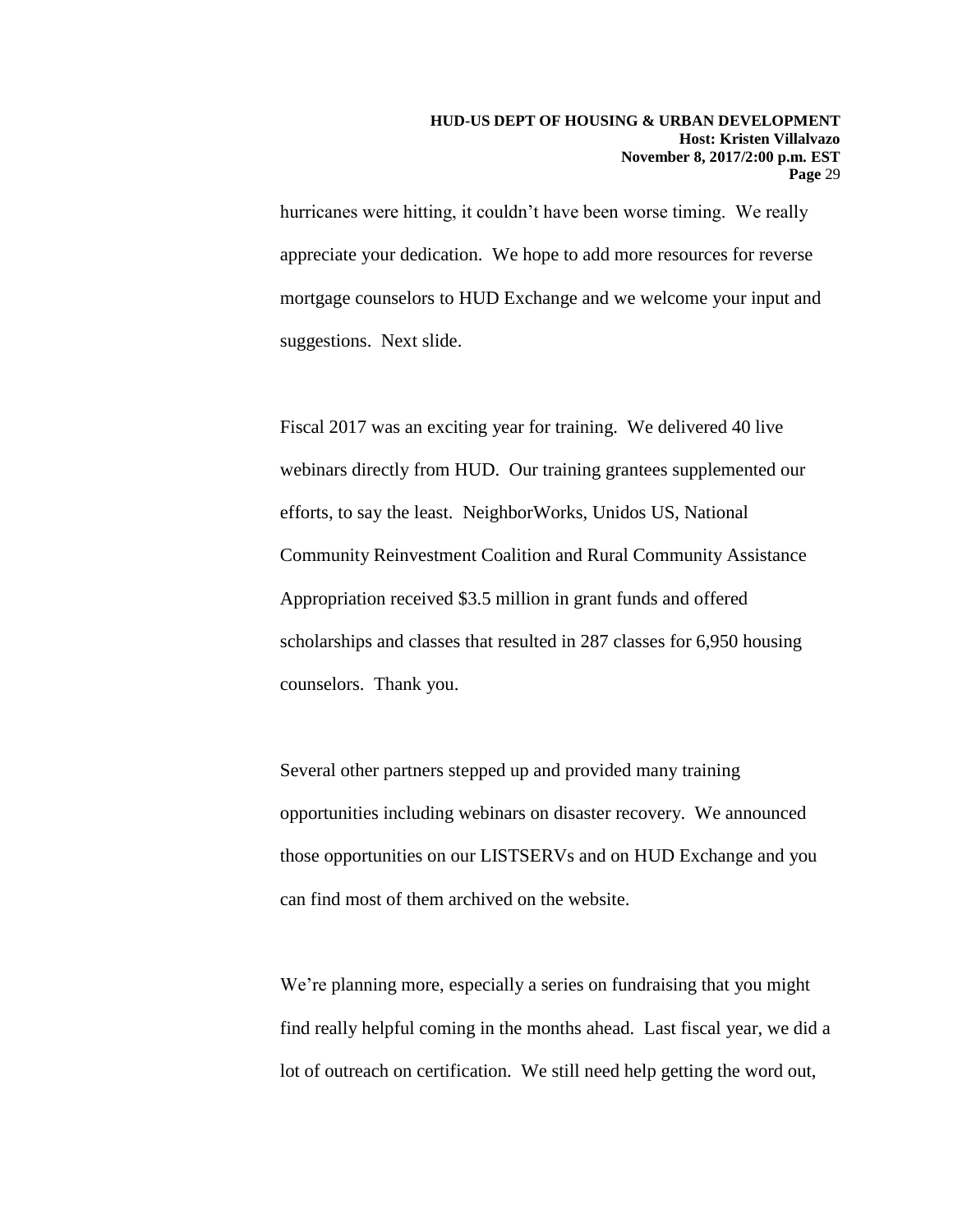especially to those who are running housing counseling programs with HUD programs that are not part of this program, so please help us ensure that everyone who needs to get certified is aware of that.

I covered a lot, and I definitely want to allow some time for questions, so before turning it over to the operator and to Virginia, let me just say that I do hope our resources help you. I hope that we are responsive to your needs and aligned with you on supporting the work of quality programs. We're very excited about our upcoming initiatives and very grateful for your partnership.

If you have any comments at all or any suggestions, any questions that come up later, please send them to our email box at Housing.Counseling@HUD.gov. We have time for a few questions today, but we can take your questions. We will answer your questions after the call as well.

Thanks again. I'm going to turn it over to Virginia Holman and then to the operator. Virginia, do you take it first or the operator?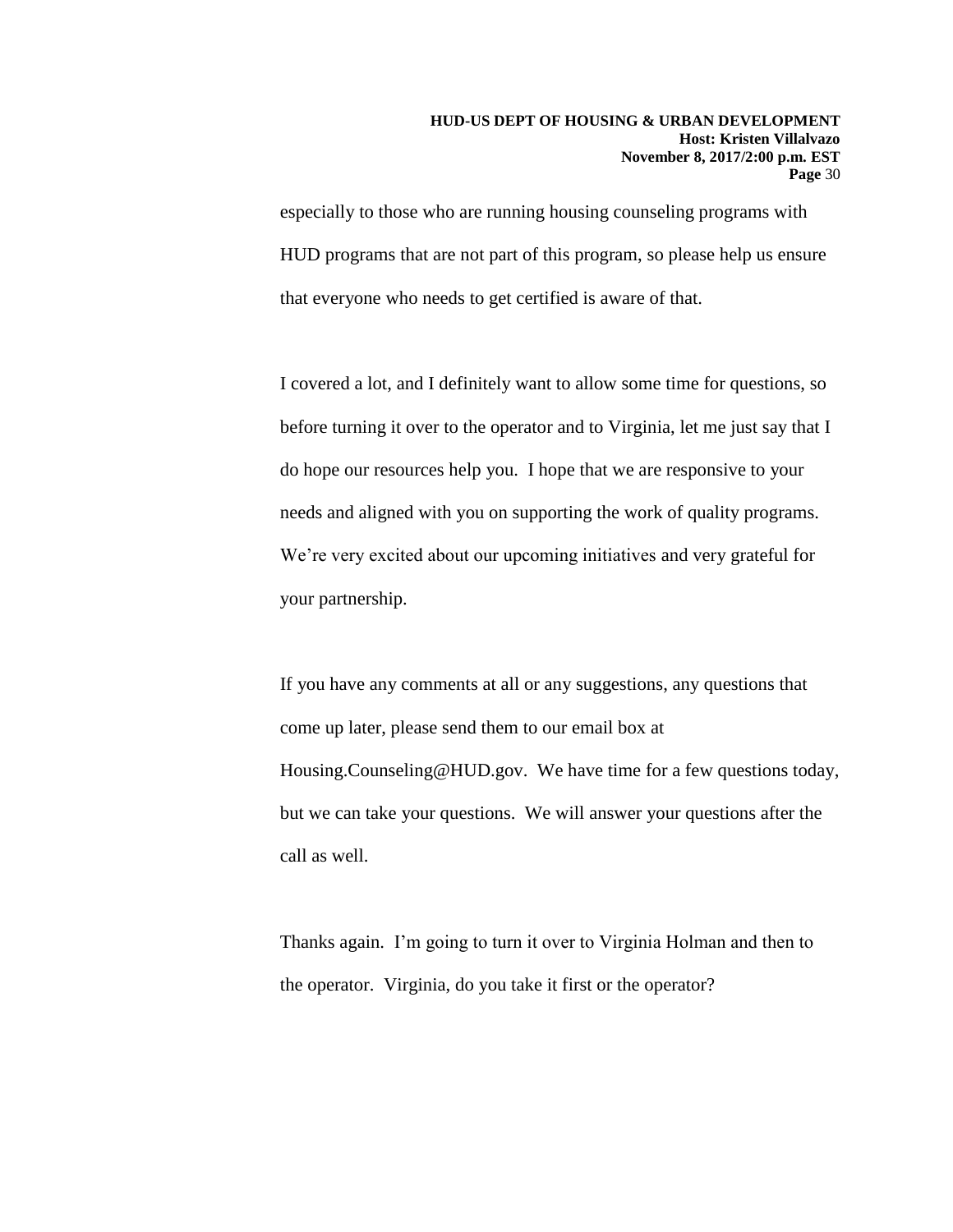### **HUD-US DEPT OF HOUSING & URBAN DEVELOPMENT Host: Kristen Villalvazo November 8, 2017/2:00 p.m. EST Page** 31

Virginia We'll turn it over to the operator. But while people are logging in, Jane can go through some of the questions that have been sent in to the box.

Operator, if you would explain how they can call and ask their questions?

Moderator Thank you. [Operator instructions].

Jane Thank you very much. While we're waiting for people to [audio disruption], we do have several questions about the certification exam and FHA Connection. One question is "Where can I locate more information on FHA Connection, especially the application coordinator role and is training available?"

Sarah I know you can go ahead and answer that, Jane, but the website and information on FHA Connection and training can be found at www.HUDhousingcounselors.com, the website for all things certification. Our training is archived as well so you can search our training archives on HUD Exchange. I know we have two websites, maybe three if you count HUD.gov. That's just a blessing of being in the federal system. I don't know how else to explain that. But to answer the question, to understand FHA Connection, please go to www.HUDhousingcounselors.com.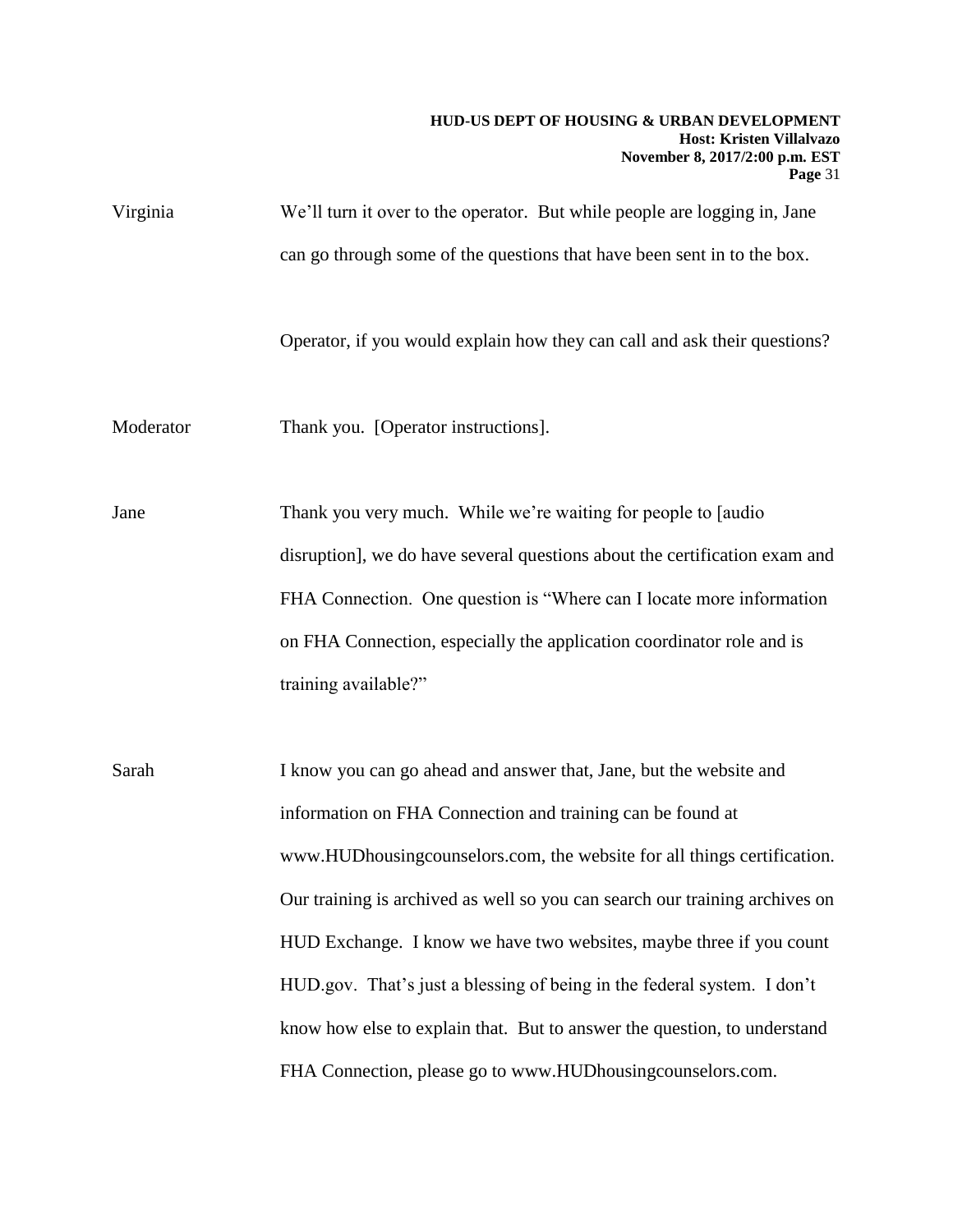## Jane Operator, do we have any questions in the queue yet?

Moderator We do have some questions in the queue. We'll go to the line of Brenda Rodriguez. Please go ahead.

Brenda **Hi.** This is Brenda from Affordable Housing Clearinghouse in California. We have posters in English and just received the ones in Spanish. I was wondering if you have plans to develop one in Vietnamese or other languages; they're very helpful, they're appealing to the eye and when counselees come in, they're able to see some of those results.

Sarah Brenda, thanks for the feedback. I have a question for you, actually. The posters you're referring to are related to disaster recovery or to housing counseling in general?

Brenda It's the housing counseling ones that were in your presentation. I just received them and I'm going to have them laminated just so that they can last us a little bit longer. I think they're just a helpful visual for families that come in if they're waiting or if they're sitting one-on-one with one of our housing counselors.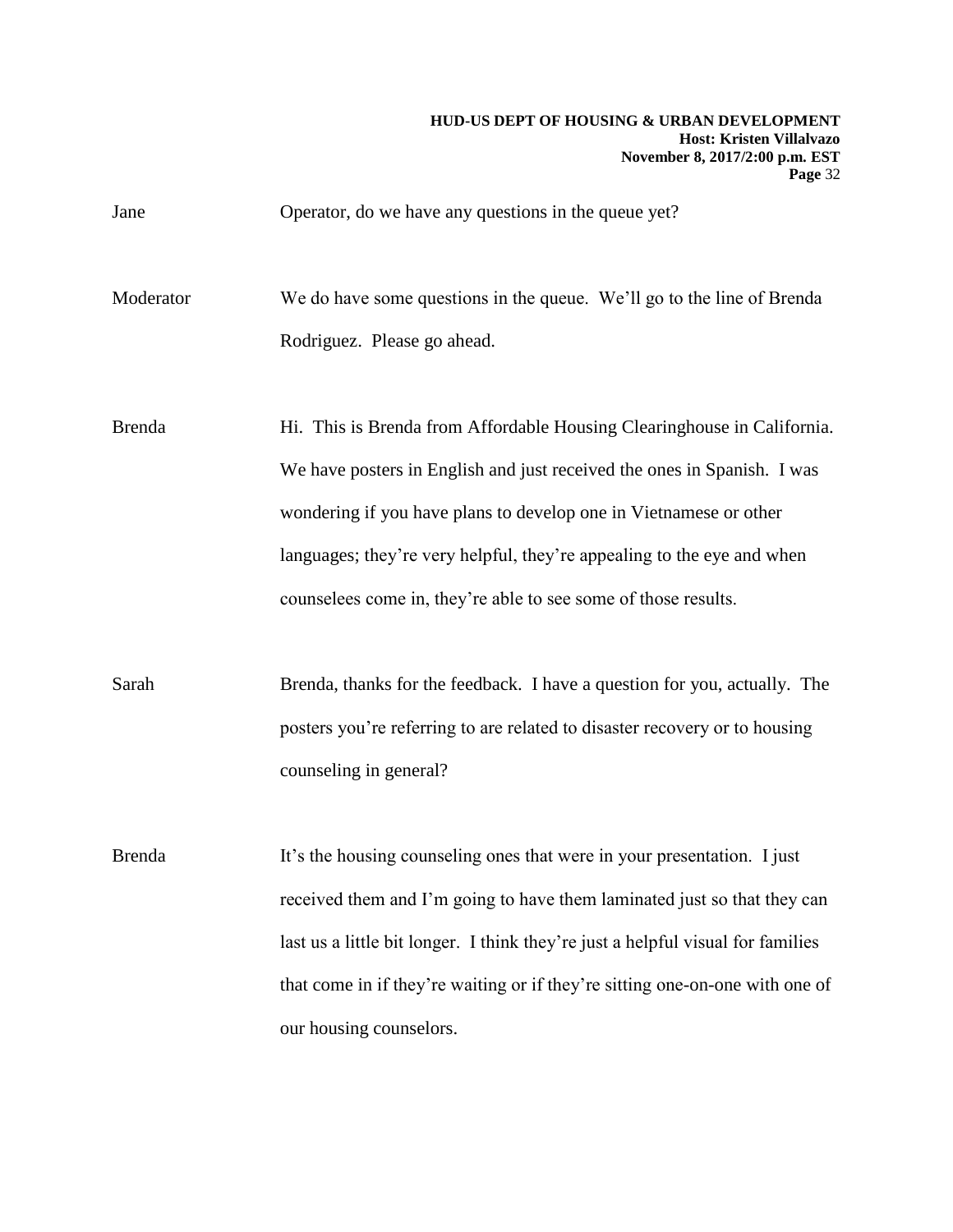## **HUD-US DEPT OF HOUSING & URBAN DEVELOPMENT Host: Kristen Villalvazo November 8, 2017/2:00 p.m. EST Page** 33

| Sarah         | I'm so glad to get the feedback, we're thrilled, and we call that the       |
|---------------|-----------------------------------------------------------------------------|
|               | infographic. We will look into further translations. I believe the team is  |
|               | also looking into an update of the data on that poster, so I will certainly |
|               | share this feedback with them. It's comments like that that actually really |
|               | help us decide what we need to do and how you're using things, so thanks    |
|               | so much for giving us that feedback.                                        |
|               |                                                                             |
| <b>Brenda</b> | Sure, no problem.                                                           |
| Moderator     | Next, we'll go to the line of Henry Wade. Please go ahead.                  |
| Henry         | Good afternoon. This is Henry Wade at CPLC in Phoenix, Arizona. I was       |
|               | wondering if there was going to be any opportunities for collaboration on   |
|               | potential name changes, or is there going to be a recommendation that we    |
|               | become standardized across the systems?                                     |
|               |                                                                             |
| Sarah         | Thanks for asking that, Henry. We're very early in this process and I       |
|               | think that we will want to get pretty broad feedback. In fact, I'm thinking |
|               | that we will probably look to do something along the lines of publishing a  |
|               | federal register notice and asking for feedback so that we'd have a way to  |
|               | get a lot of comments at once.                                              |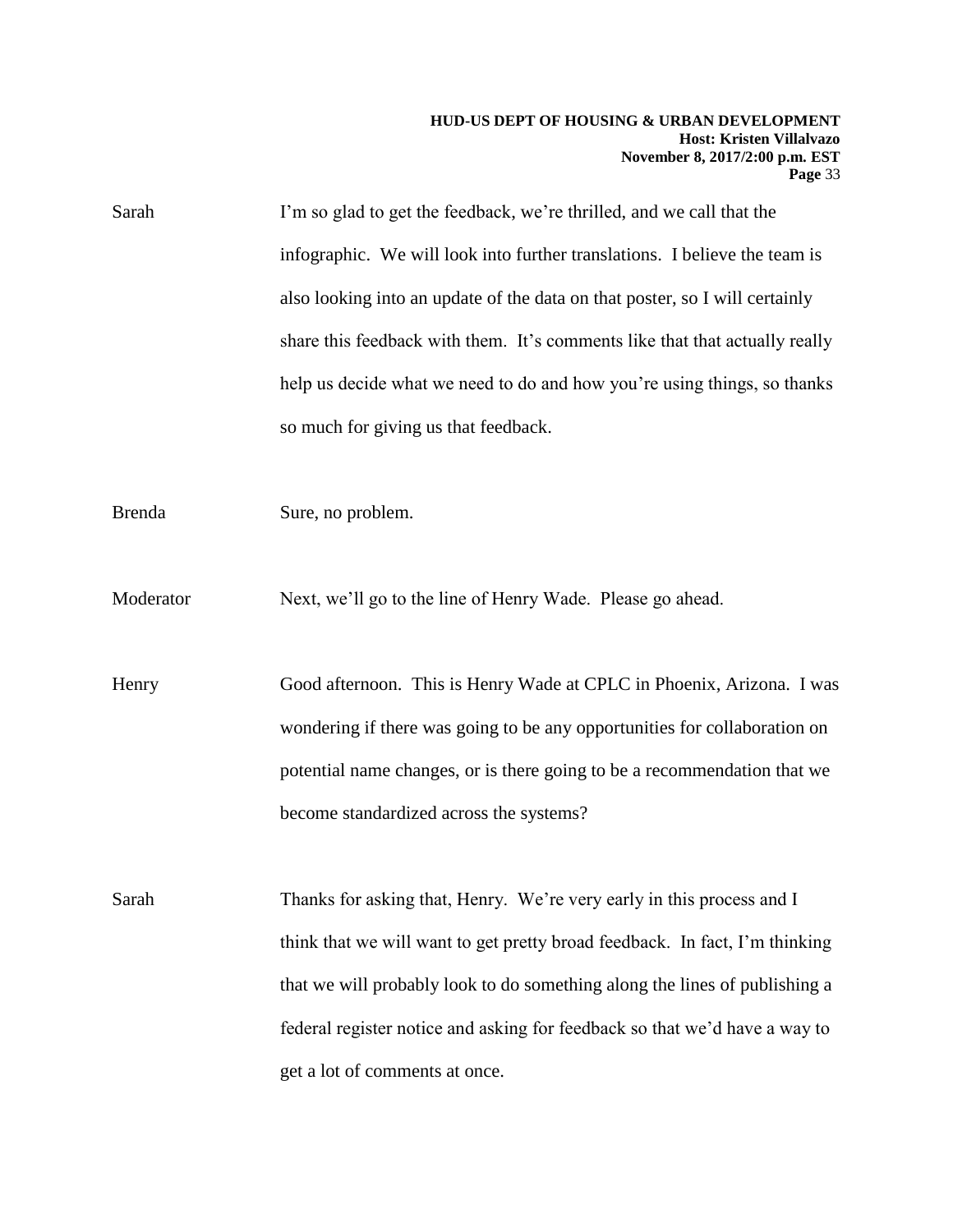There are a number of issues to that. Our name, of course, the Office of Housing Counseling is statutory. We don't mandate that you call yourselves housing counselors now so I don't know whether our recommendation would be a recommendation to industry or whether we would start to use a different name and expect adoption.

There are a lot of questions around how we would do this. It's arising from the findings of our contractor that housing counseling has a negative connotation for some people, but I know that some of you have made great awareness around housing counseling services, people know what it is and trust it, so it's a tough call.

I would say we'll start with broad comments and then we'll probably continue coming back to you before we make a decision.

Henry Great. Thank you, Sarah. I appreciate it.

Moderator Next, we'll go to the line of David Brower. Please go ahead.

David Hello. Yes, I'm in a very small grantee of CDBG funds that had a down payment assistance program and so it's our understanding that in order to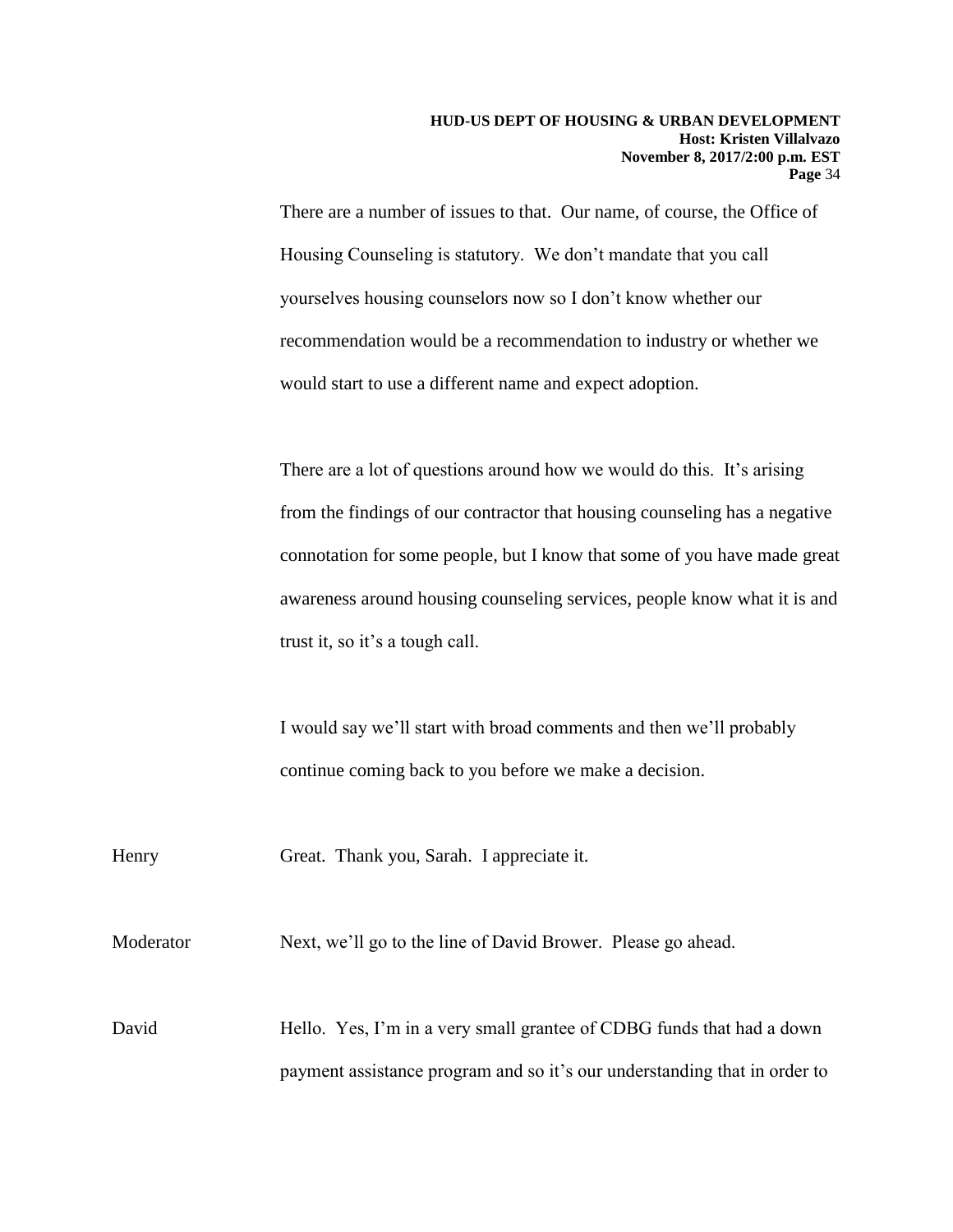continue having our down payment assistance program, we'll need to become both housing counseling certified, someone here in our department and our agency will have to become a certified agency.

My question is just I know the timeframe that that can happen in is about 36 months from when the test came out, but will there be any specific help or guidance for smaller communities like us that have just never looked into doing this or are unfamiliar with the process?

Sarah Thank you so much for that question, and I will say that it's a very big priority of ours to reach people in your situation and frankly, pretty hard for us to do. I would love it if you'd send us a little more information about how we can contact you directly because I'd love to talk to you offline about how you heard about it in the first place.

> We have a lot of assistance for you and a lot of choices. You can partner with existing agencies, you can come in and become directly HUD approved, you can affiliate with an intermediary in meeting our standards, and we want to help work through with you what's best, so you can decide what's best for your situation and your program. You're absolutely correct. The compliance has to be completed by August of 2020 and I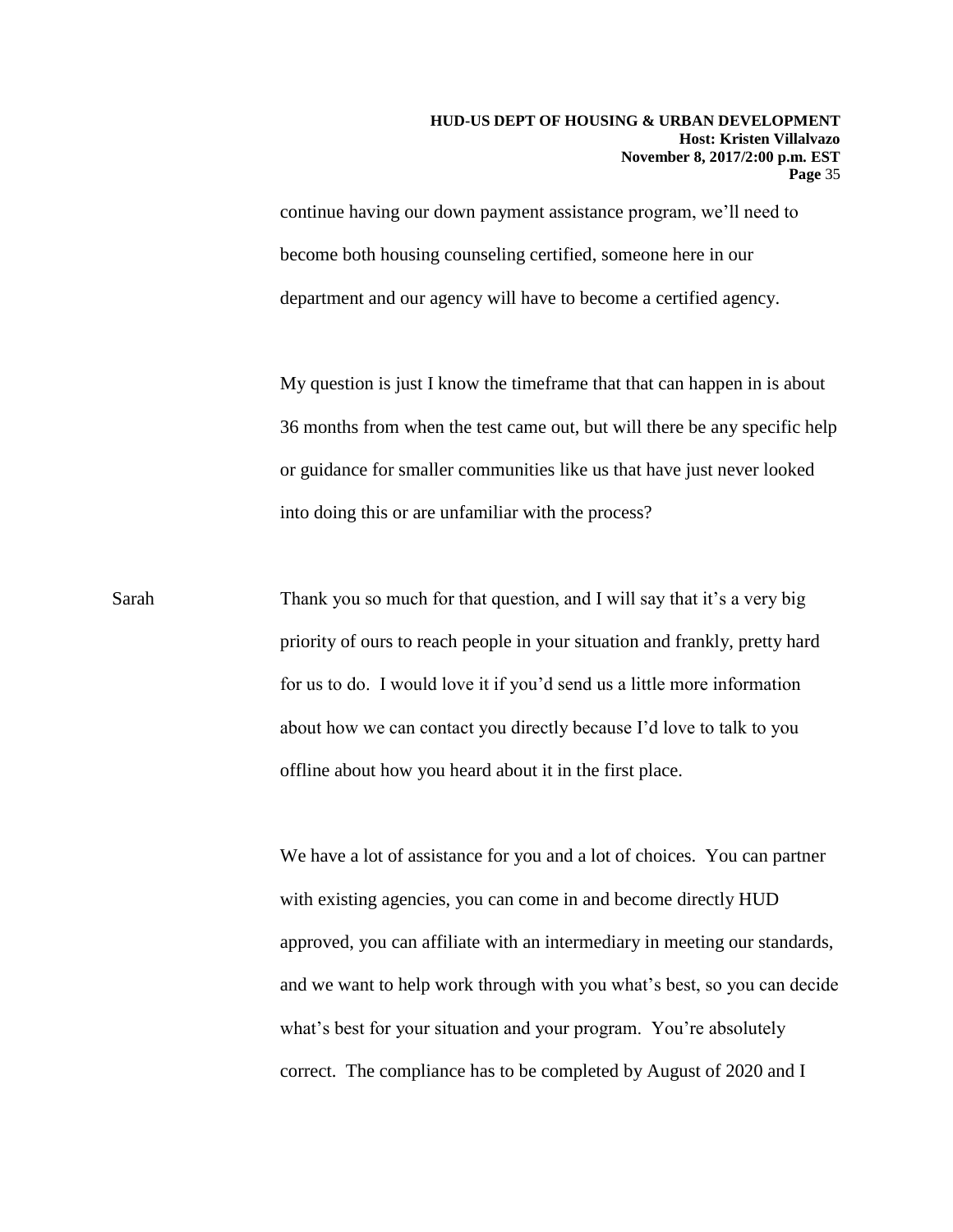think that it's a process of looking at where you are now and what the gaps are to get to the HUD approved level.

We do have a tool on the HUD Exchange website for new agencies that are seeking to become HUD approved and if you haven't, I would look at the new agency eligibility tool. It walks through what it takes to become a HUD approved counseling agency, and we can provide help for you with that as well.

David Okay. Thank you so much.

Moderator Next, we'll go to the line of Sandra Castino. Please go ahead.

Sandra Yes, hello. Can you hear me?

Sarah Yes.

Sandra Hi. This is Sandra from North Hudson Union City, New Jersey. Our question was in regards to the disaster assistance. We have a disaster assistance plan as a whole for the agency. We're just wondering, in particular, for the office with our HUD housing counseling services here,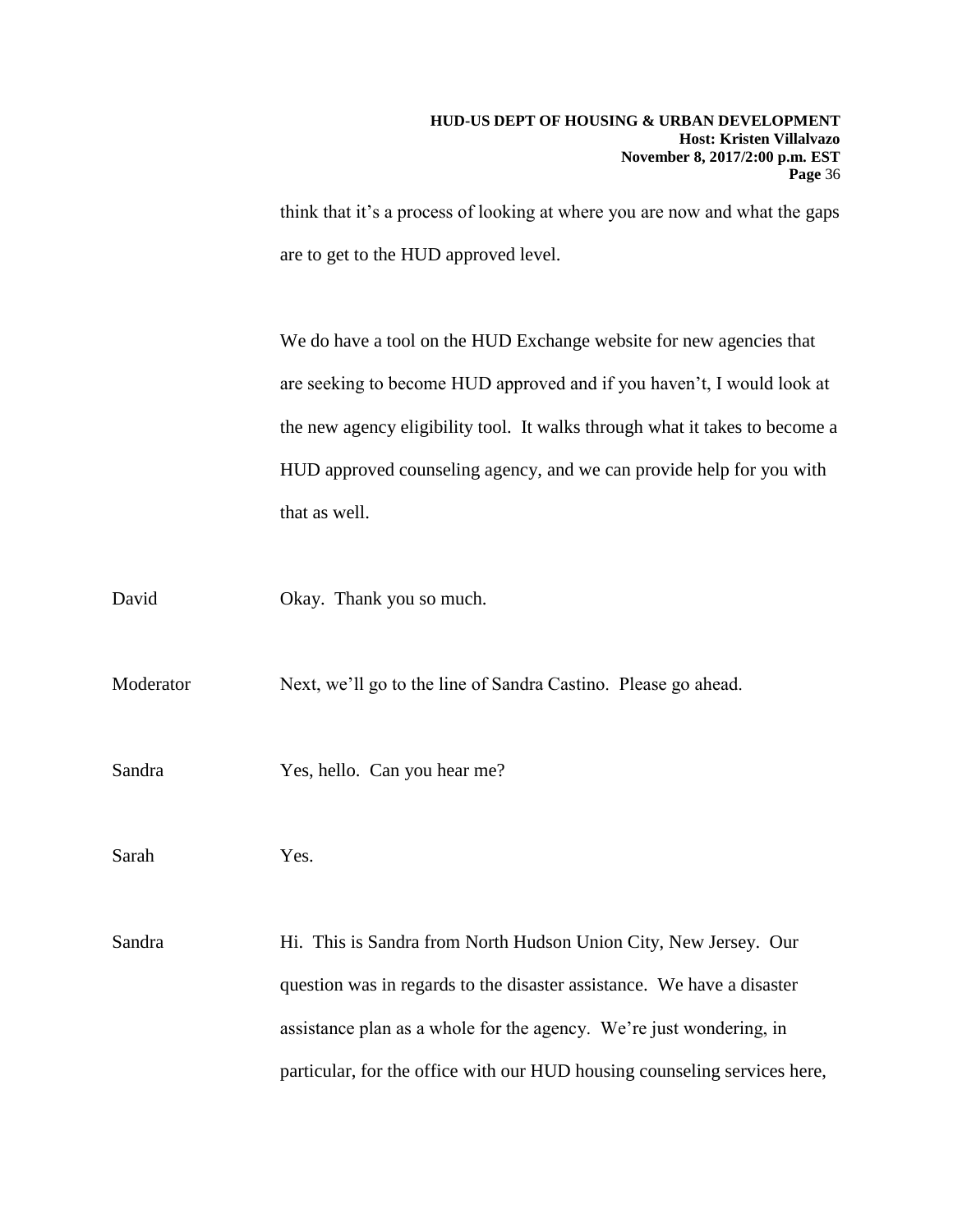## **HUD-US DEPT OF HOUSING & URBAN DEVELOPMENT Host: Kristen Villalvazo November 8, 2017/2:00 p.m. EST Page** 37

do we have to have a particular information—emergency information we have to give out to the community or just the agency as a whole given that information. Is that enough?

Sarah See, right now, there isn't a specific requirement on operations although the requirement is that you have to notify us if you're unable to operate and you do have to make provisions for notifying your clients or service delivery to clients. We're suggesting here that it's an important practice to have a continuity of operations plan. If your agency has one, I think that is exactly what we're looking for.

> I think that I'll take back to our team to be clearer on which elements of both dealing with the public and having just agency operations are important and we'll try to provide further guidance on that.

Sandra Okay. Thank you.

Sarah Thank you.

Moderator [Operator instructions].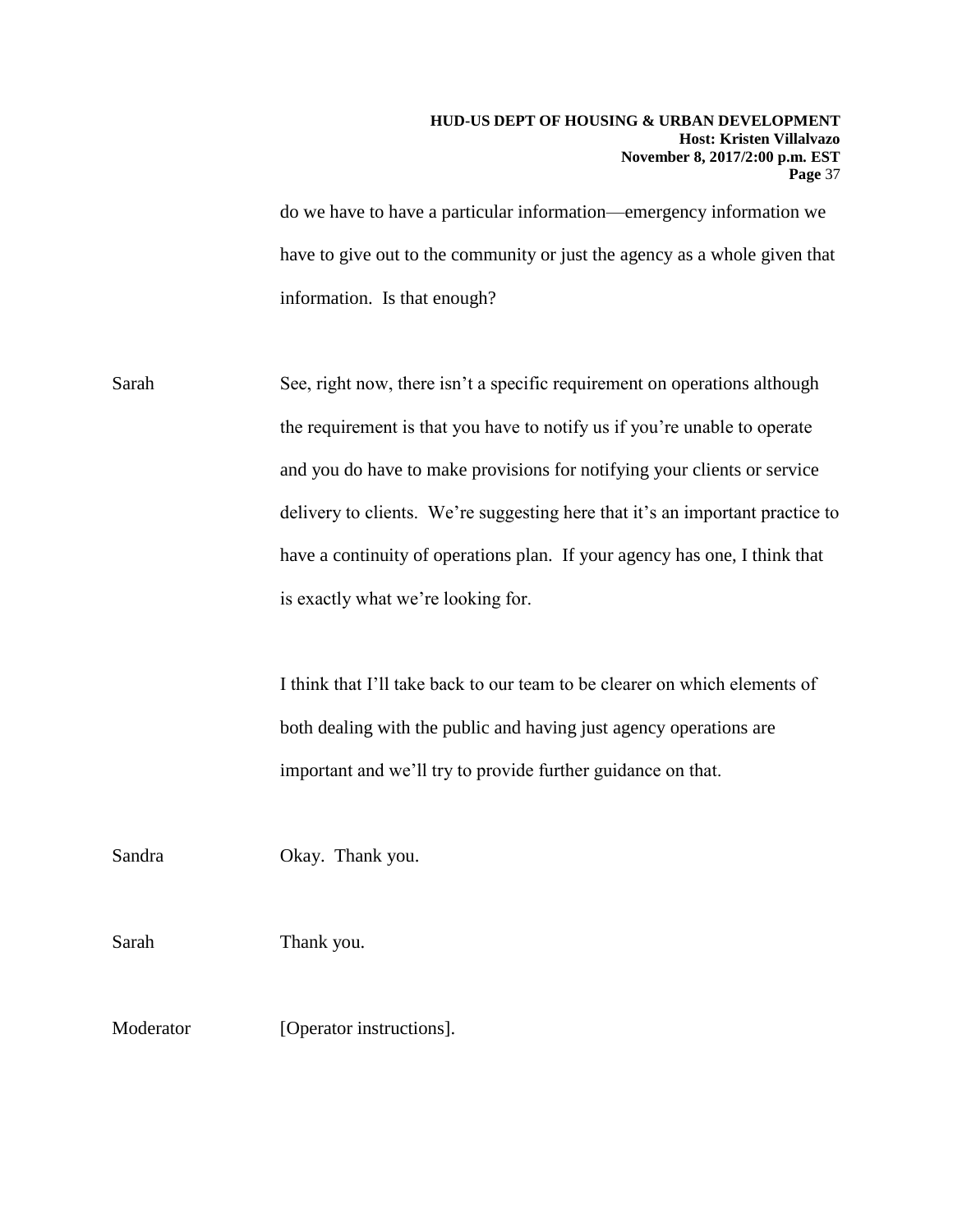## **HUD-US DEPT OF HOUSING & URBAN DEVELOPMENT Host: Kristen Villalvazo November 8, 2017/2:00 p.m. EST Page** 38

Jane While we're waiting for more questions, we do have another written in question. "As a housing counselor, when will HUD require mandatory housing counseling for all FHA loan programs?" This is for HECM.

Sarah The policy issues around FHA and housing counseling are open and you may have noticed that right now there's no assistant secretary for housing over FHA. Brian Montgomery was nominated by the President and had a confirmation hearing but I don't believe there's been a vote yet.

> The movement around policy in that area, it is likely to wait for leadership. Having said that, if agencies have a point of view on the FHA program and what should happen, please let your views be known. There's history and arguments both ways on mandatory versus not but I think we would welcome to get input on that and if you want to do that through one of the counseling trade associations or just individually by your agency, we really welcome your views there and I'd be very happy to collect them in order to let an incoming assistant secretary know. Thank you.

Moderator We do have a question from the phone line. We'll go to the line of Aaron Olszewski. Please go ahead.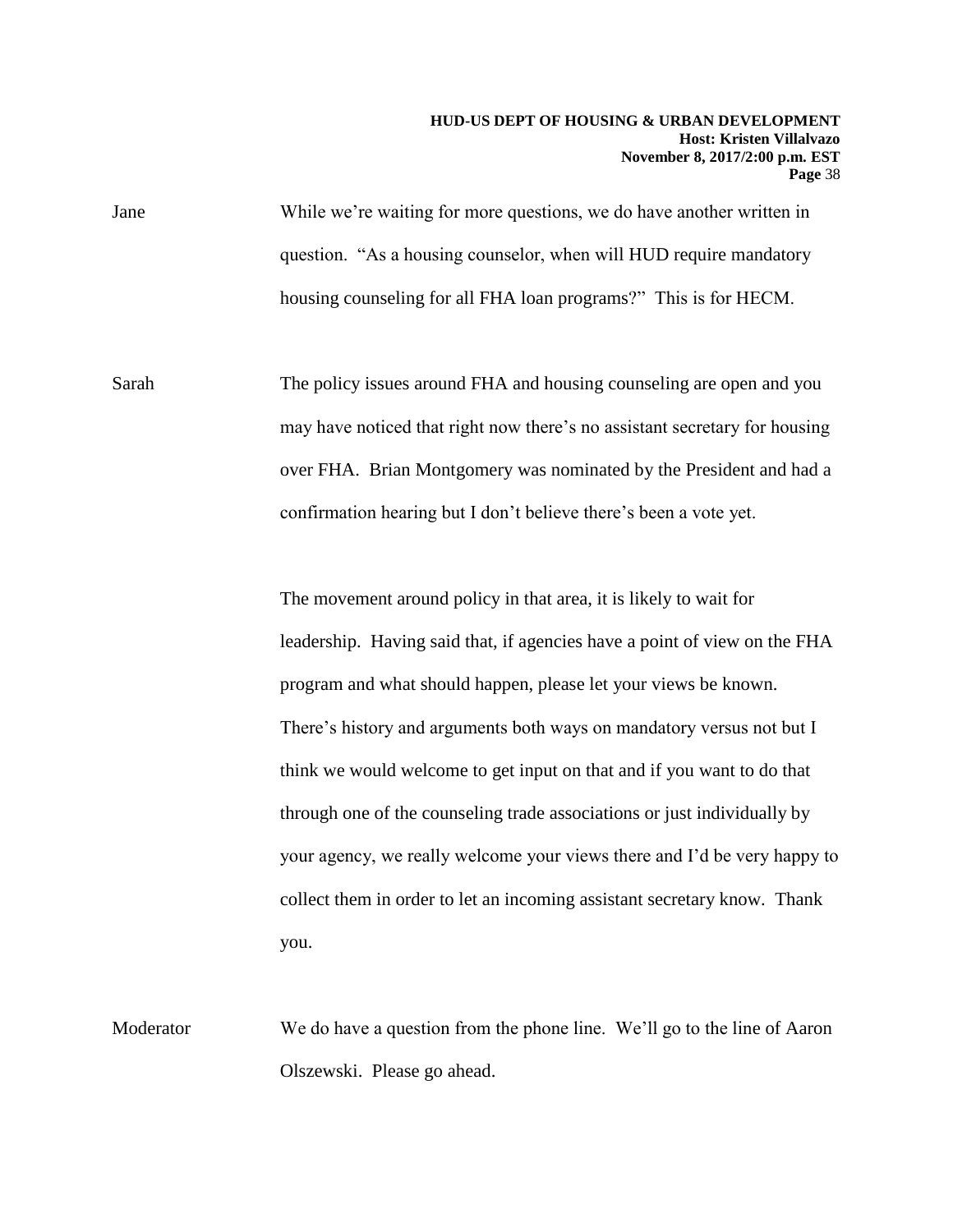Aaron Hi. I'm calling from the Center for New York City Neighborhoods and we had submitted a request for a NOFA debrief for last year. We did receive a response but we haven't actually had like a date set up and I was just wondering if you could give any information on the timeline we could expect or if there's any action we should take on our end to schedule that debrief?

Sarah Thank you. I'm going to turn that question over to Jerry Mayer, our Director of Outreach and Capacity Building, who's helping to coordinate the debriefings. Jerry, can you answer that?

Jerry Oh, of course. We are working up our debriefing schedule right now. If you have sent in your request, you will be contacted soon. What I'd like you to do, though, is to reach out to me. I'm pretty sure you have my email address. If you don't, let me know and I'll make sure that you're on the schedule.

Aaron Okay. Thank you.

Jerry Sure.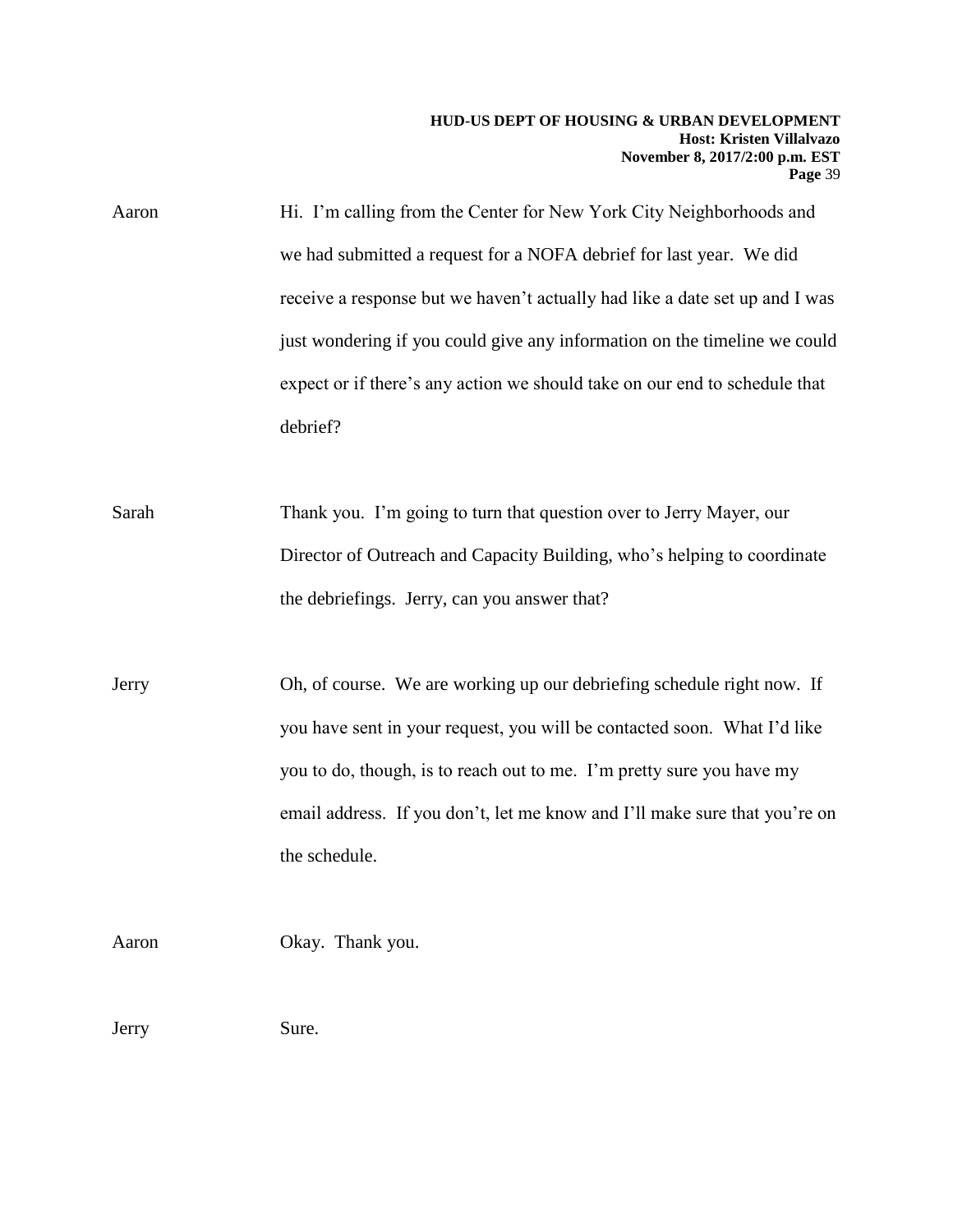Moderator [Operator instructions]. We'll go to the line of Rudy Rullan [ph]. Please go ahead.

Rudy Hi. This is Rudy Rullan. I just have a follow up question regarding the debriefing. What is the reason when you go through the debriefing that you are not given the score that you achieve on each section? We believe that it will be really helpful to learn more about the effect, the score that we got and what's the reason behind that?

Sarah I'm going to take a stab at that answer, but then ask either Jerry or Brian Stevenlift [ph] is also on the phone to take that. We actually do not get very specific about the scoring at that point in time, and have not, but let me ask Jerry Mayer if you want to answer that for me.

Jerry Oh sure, Sarah. There's a couple of really good reasons. The main one is that every year the NOFA will change a little bit and what we don't want to do is give you bad information. If we tell you specific scoring information and then you apply it to the following year's NOFA, literally we could be telling you the wrong thing for that following year. We try to keep our information general and give you an idea of where you need to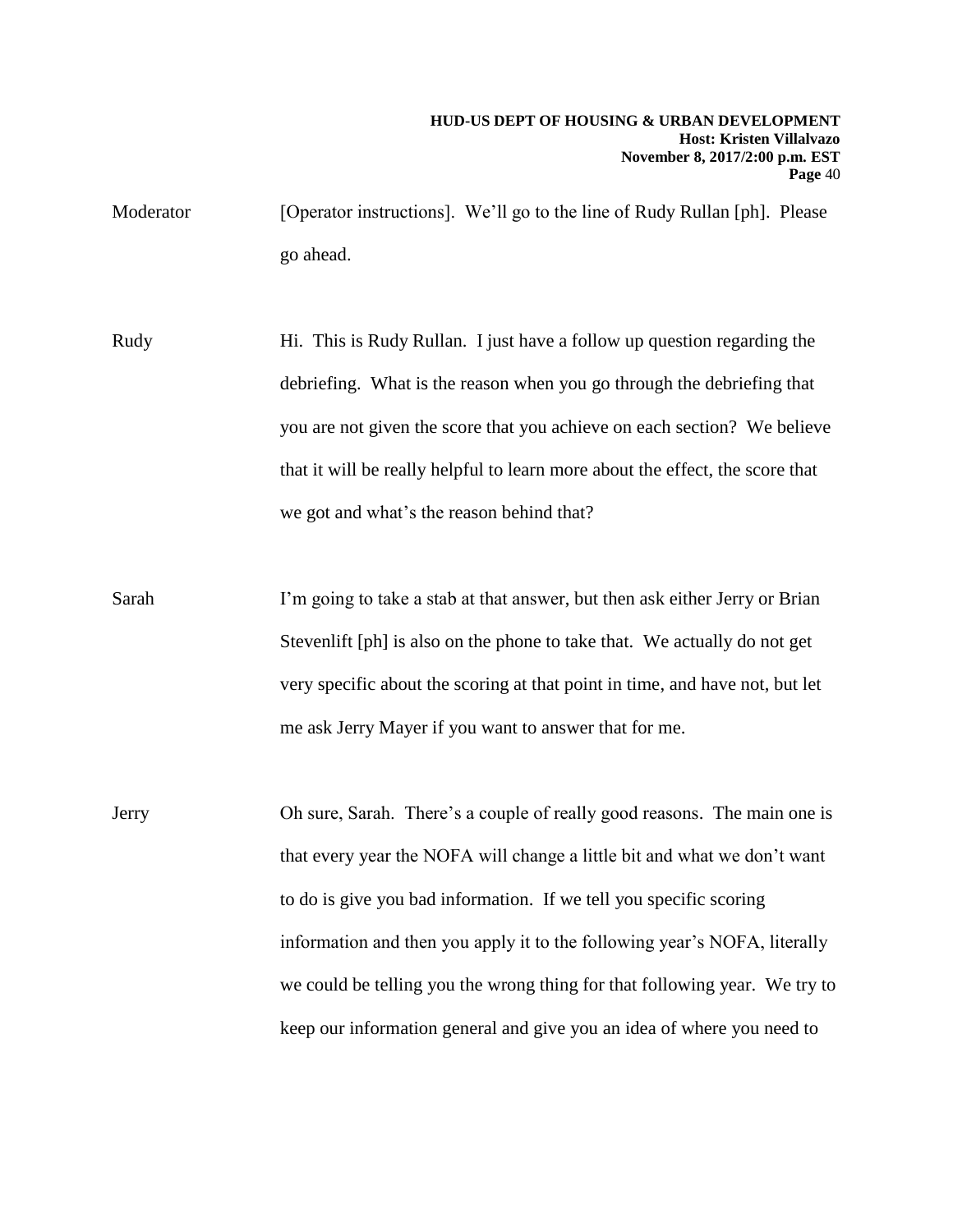improve. But, remember, it applies only to the application you're being debriefed on because the following year could change.

Rudy Okay.

Sarah Thank you for the question. I should say that for all of us, our goal is to have everyone be funded. We don't want to see anyone kept out. You do need to achieve a minimum score to have funding and we want to work with you to make you as competitive as possible in that process. That's a policy decision we made, and as Jerry said, we do change the scoring formula every year. We change some of the questions in response to what we've seen with the program and what we think the clients need fundamentally.

> Thank you for your question, it's a good one, and we'll continue to chew on that with the NOFA team.

Moderator Next, we'll go to the line of Bonnie Curley [ph]. Please go ahead.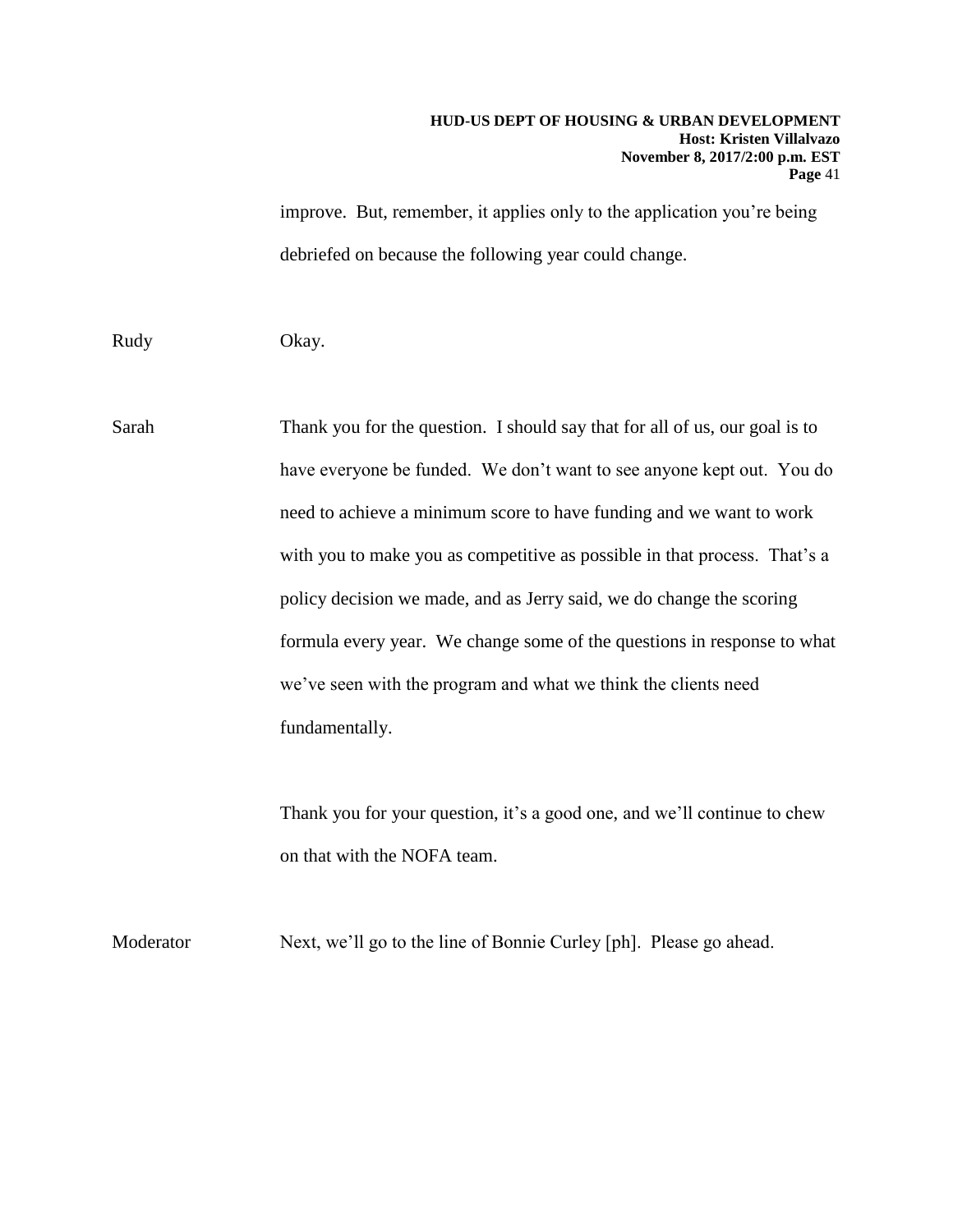Bonnie Hi. My name is Bonnie Curley. I had a question for you. In order to continue to receive training that you have here, do I have to sign up for an email address or anything?

Sarah The training that we offer, there's a lot of training coming from different places and like this webinar, we mostly just let people know through the LISTSERV that Jerry Mayer sends out. We try to put all the trainings we're aware of on that LISTSERV and we do have a place on our website where training is listed as well. Other providers offer training and they have different lists that they use. Then, we also list some training in our monthly newsletter, *The Bridge*.

> The best way to get news about the Housing Counseling Program is to sign up for the LISTSERV. You have to go into HUD Exchange and in the upper right it'll ask you if you want to join the LISTSERV, and you can also sign up for the newsletter there. That is the best way to find out about all the trainings available to you but you may have to sign up for other notices as well.

Bonnie Okay. One more question too. How could I become a housing counselor?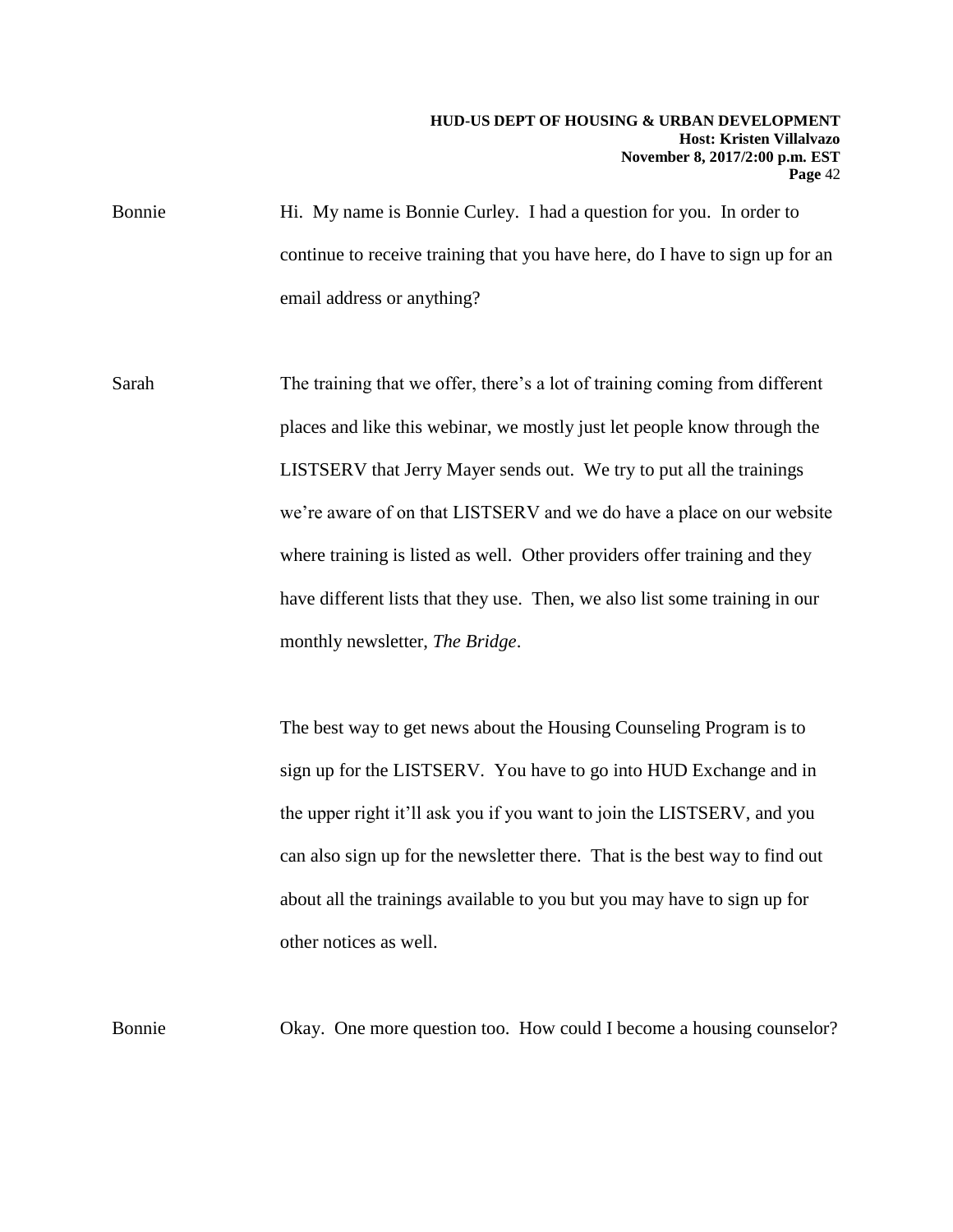| Sarah     | Are you working within an agency?                                             |
|-----------|-------------------------------------------------------------------------------|
| Bonnie    | I work for HUD housing. I work in Market Family Production.                   |
| Sarah     | The housing counselors work for HUD approved housing counseling               |
|           | agencies, either non-profits or state housing and city entities and they need |
|           | to employ you. They post for jobs as housing counselors various ways          |
|           | and you can watch the want ads for that.                                      |
| Bonnie    | Okay. Thank you.                                                              |
| Sarah     | Sure. I think I have time for one more question from the phone and then       |
|           | one more question from Jane. Do you want to go ahead, operator?               |
| Moderator | [Operator instructions]. We'll go to the line of Dottie Foster. Please go     |
|           | ahead.                                                                        |
| Dottie    | Hi. This is Dottie Foster from Detroit. I'll just piggyback on the question   |
|           | about the housing counseling. A couple of questions. One, is the cost of      |
|           | being in the computer and the one that's going onsite, are they the same      |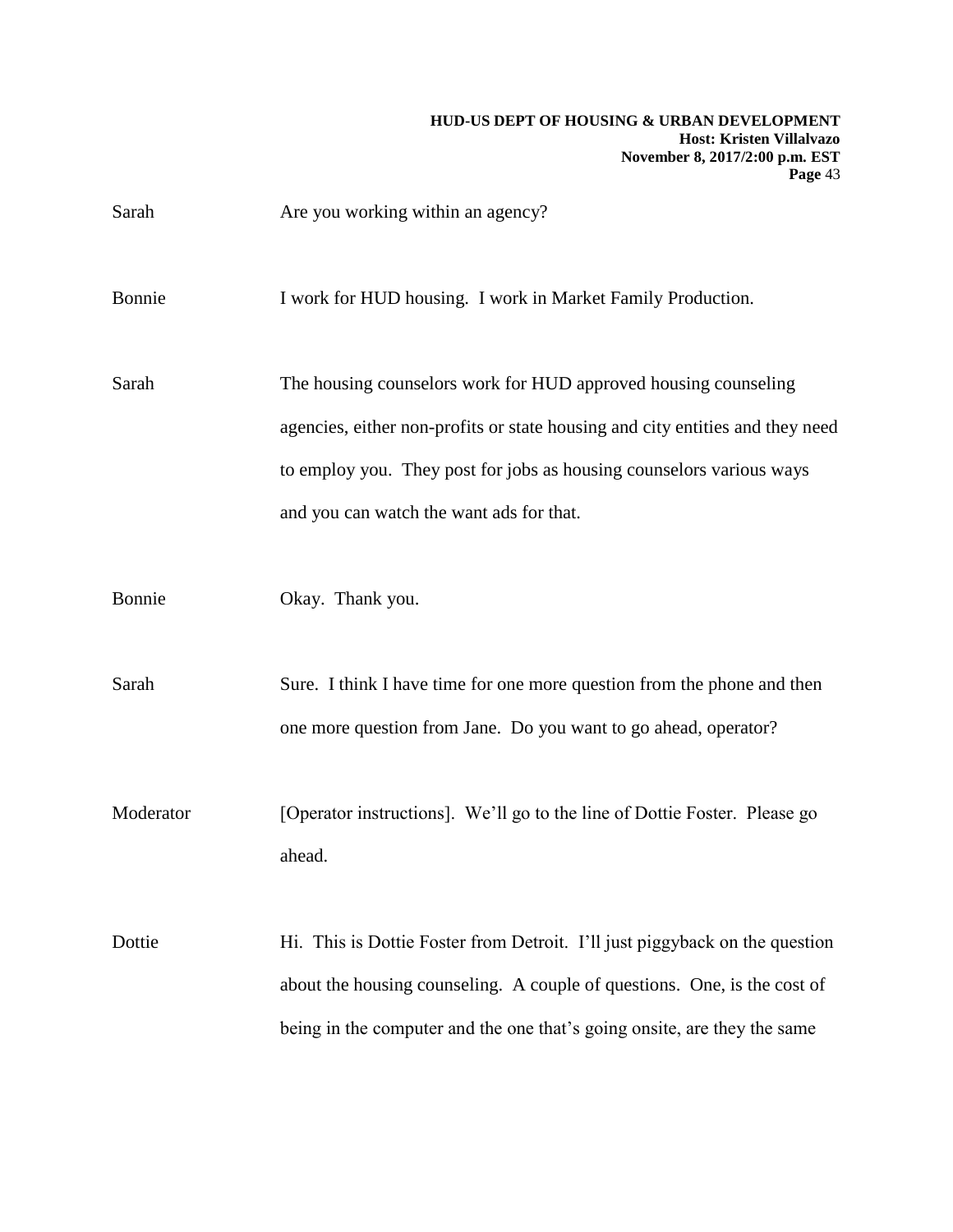cost? Then, can our financial coaches, could they potentially take the housing counseling certification?

Sarah These are great questions. The certification exam has a different price for remote access versus in-person access because the cost of proctoring is different. I don't want to give you the wrong cost, so if there's somebody on the phone from the Office of Housing Counseling that wants to provide the correct registration fees, go ahead and share that.

Lorraine Hi, this is Lorraine. It is \$60 to take the test online using your own equipment and then \$100 if you choose to take the exam at a proctoring center.

Dottie Okay.

Sarah Thanks, Lorraine. Then, the question about whether your financial coaches should take the examination or not is a really interesting one. The Housing Counseling program really wants to make sure that the housing needs are addressed and there are some financial literacy programs that really don't dive a lot into housing, and when we find that on a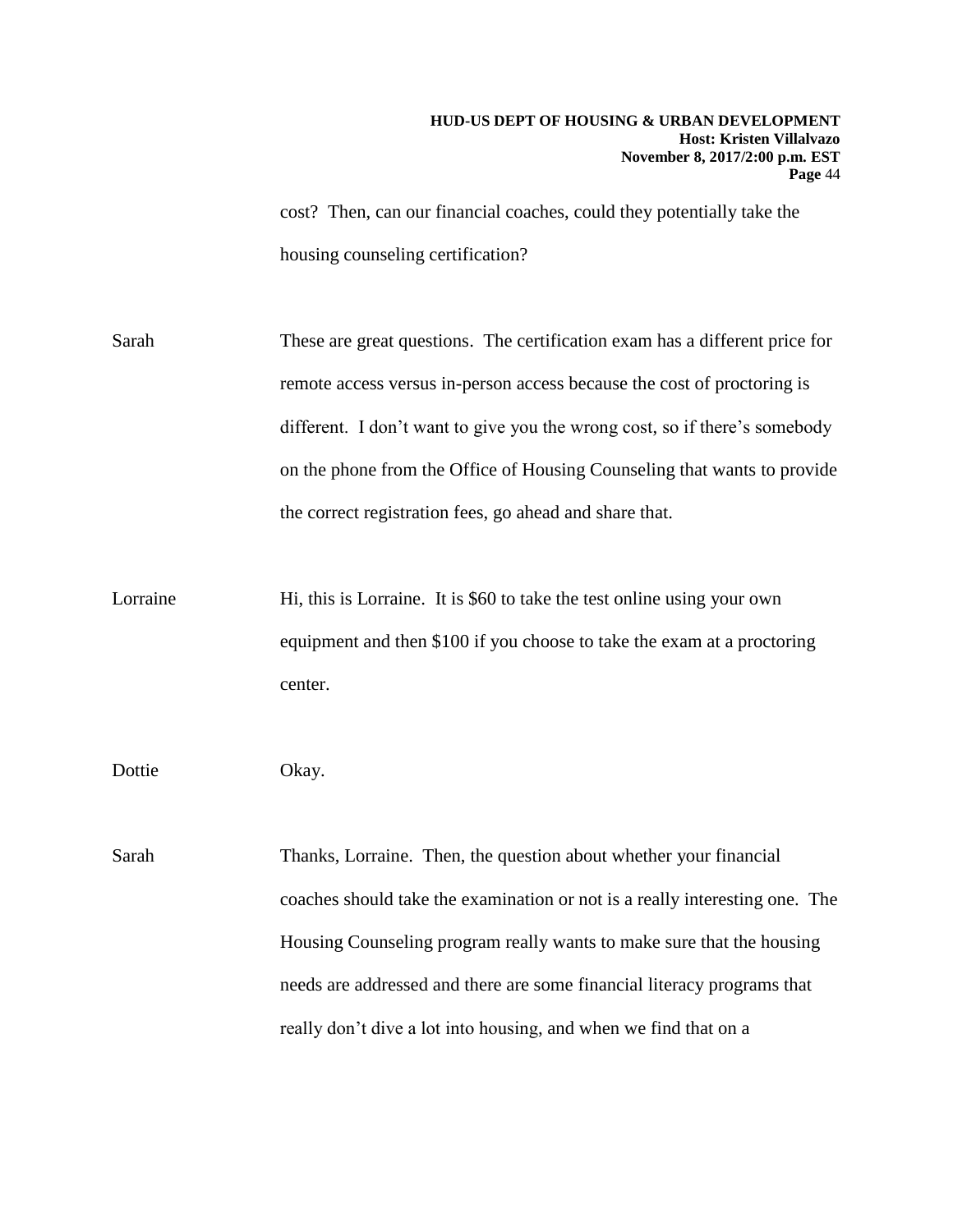performance review, for example, we will have a finding that they're not addressing the housing needs as part of their work.

If your financial coaches are trained on the housing side and meet the standards, what they're doing is providing what we would call housing counseling services, although you call it financial coaching, then they would have to be certified housing counselors.

It's optional, if you have housing counselors and then you have separate financial coaches, it's really a decision you can make. Their work should be reported to HUD if they're certified housing counselors and you will need to make sure that what they do meets the HUD standards around housing. It's a little bit of a programmatic question about whether they're meeting the clients' housing needs at the standards that HUD requires.

That's a tricky question and if any of you out there have questions like that, I would encourage you to talk to your point of contact at HUD as a starting point to get help or get referred to somebody who can help you decide which of your staff should be certified and must be certified. Thanks for that question.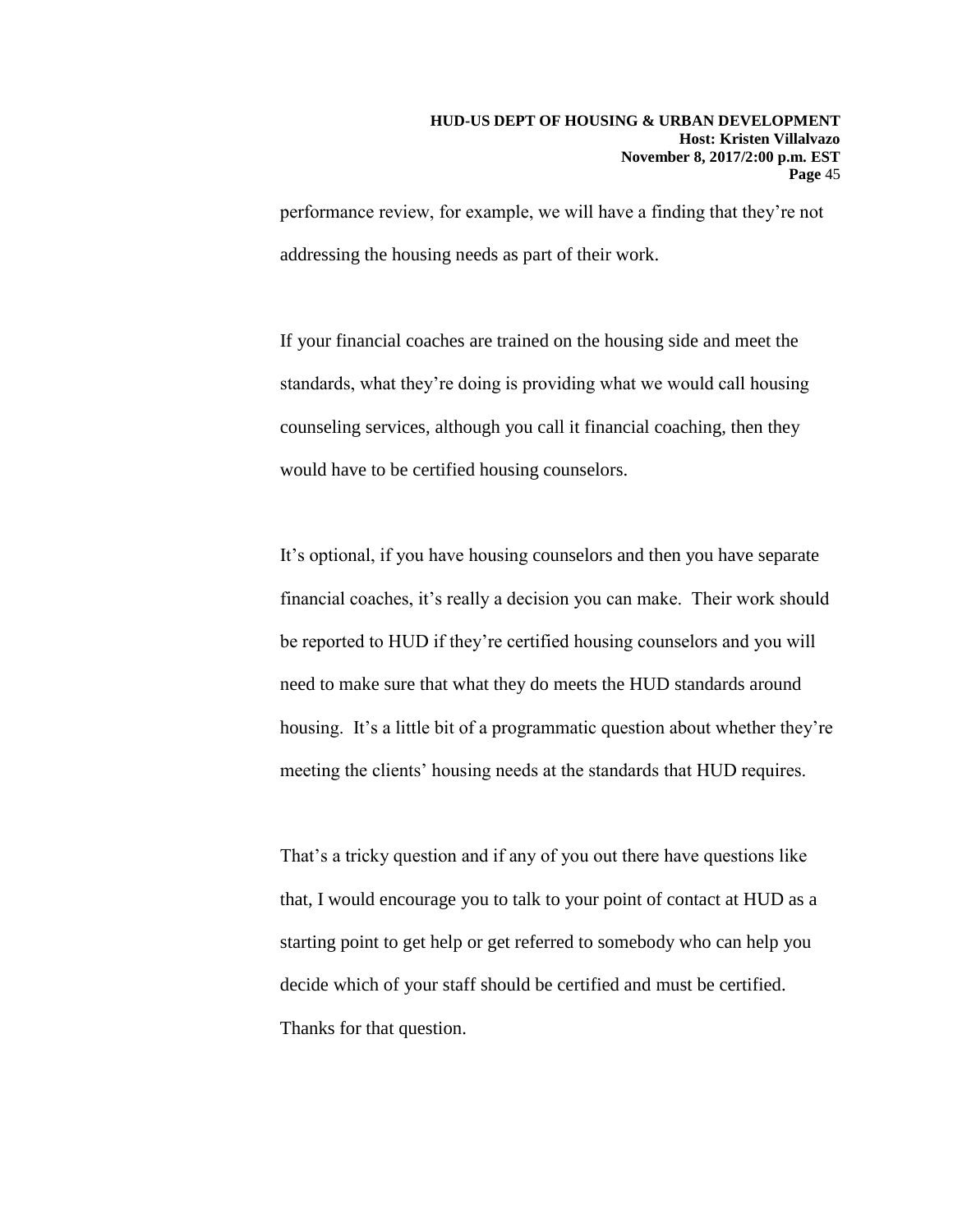Jane, did you have one final question for us?

Jane Not at this time, Sarah.

Sarah Okay. Well, I want to thank all of you for taking time today to be with us. Again, if there are questions that we didn't answer or suggestions or things that you think we need to take a look at again, please let us know. We always do much better when we hear from you.

> With that, I want to do a final special thank you to a number of folks that helped put this webinar together and many others: Virginia Holman, Lorraine Griscavage-Frisbee, Jane Charida, and Jerry Mayer, among others, Judy Ayers Britton for all of the help, Ben Yaneta—I knew I was going to forget people. It takes a village to put this together and I want to thank you all.

Have a wonderful rest of your day and thanks for your partnership and your good work. So long.